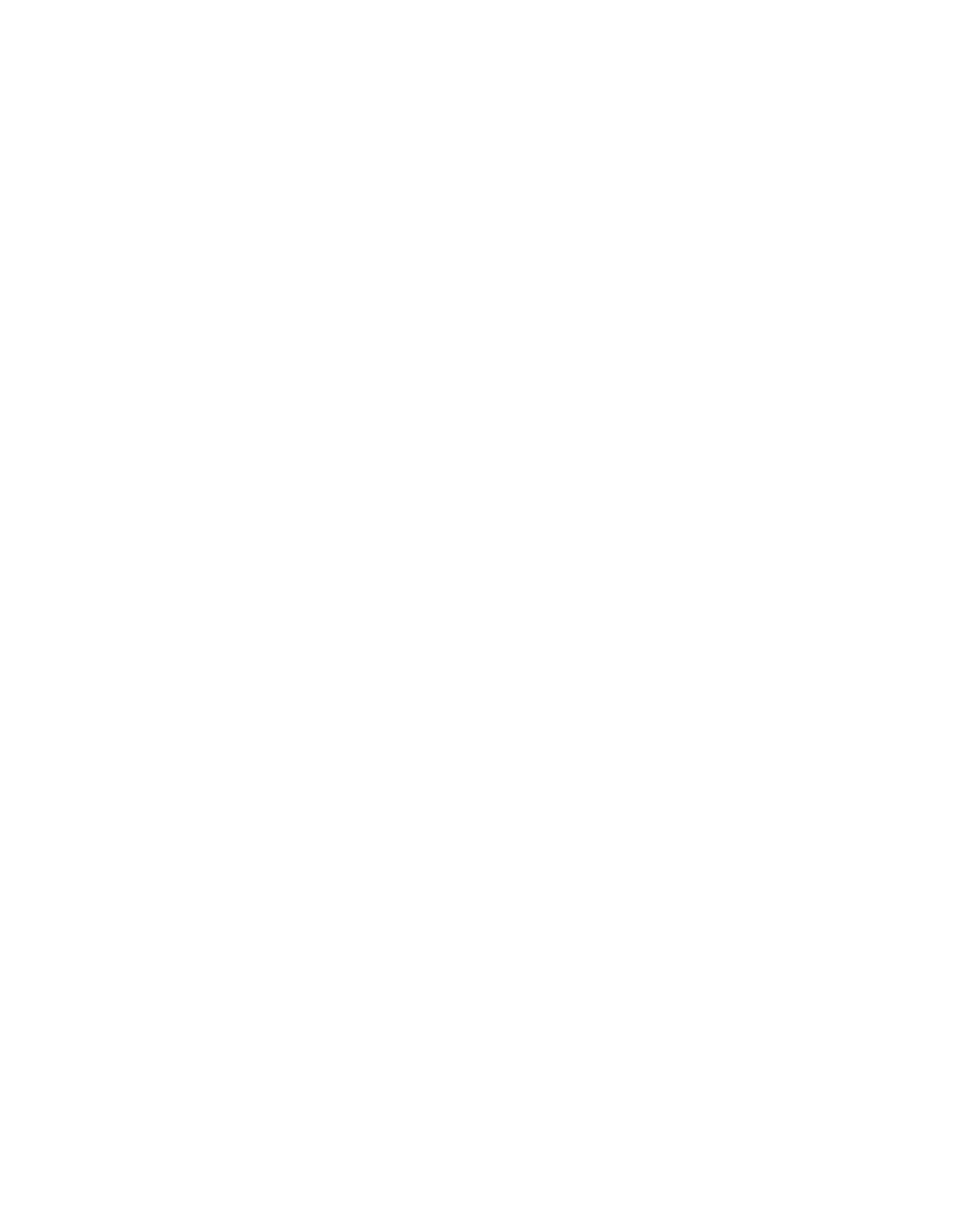## **TABLE OF CONTENTS**

| $I_{\cdot}$ | NEW MEXICO CHILD ABUSE STATUTE SECTION 30-6-1(D) SHOULD NOT<br>BE INTERPRETED TO APPLY TO WOMEN WHO GIVE BIRTH AFTER<br>HAVING USED SUBSTANCES DURING PREGNANCY, BECAUSE THE NEW<br>MEXICO LEGISLATURE HAS PLENARY POWER TO DEFINE AND<br>ESTABLISH CRIMINAL PENALTIES AND HAS CHOSEN NOT TO               |
|-------------|------------------------------------------------------------------------------------------------------------------------------------------------------------------------------------------------------------------------------------------------------------------------------------------------------------|
| II.         | NEW MEXICO CHILD ABUSE STATUTE SECTION 30-6-1(D) SHOULD NOT<br>BE INTERPRETED TO APPLY TO WOMEN WHO GIVE BIRTH AFTER<br>HAVING USED SUBSTANCES DURING PREGNANCY, BECAUSE SUCH AN<br>APPLICATION WILL MATERIALLY HARM THE HEALTH OF THE MOTHER<br>AND THE CHILD DUE TO THE HEALTH CARE CHOICES A MOTHER MAY |
|             |                                                                                                                                                                                                                                                                                                            |
| III.        | NEW MEXICO CHILD ABUSE STATUTE SECTION 30-6-1(D) SHOULD NOT<br>BE INTERPRETED TO APPLY TO WOMEN WHO GIVE BIRTH AFTER<br>HAVING USED SUBSTANCES DURING PREGNANCY, BECAUSE SUCH AN<br>APPLICATION WILL MATERIALLY HARM THE RELATIONSHIP BETWEEN<br>THE MOTHER AND THE CHILD THEREBY DAMAGING THE CHILD'S     |
|             |                                                                                                                                                                                                                                                                                                            |
|             |                                                                                                                                                                                                                                                                                                            |
|             | C. Negative Effects on the Mother-Child Relationship                                                                                                                                                                                                                                                       |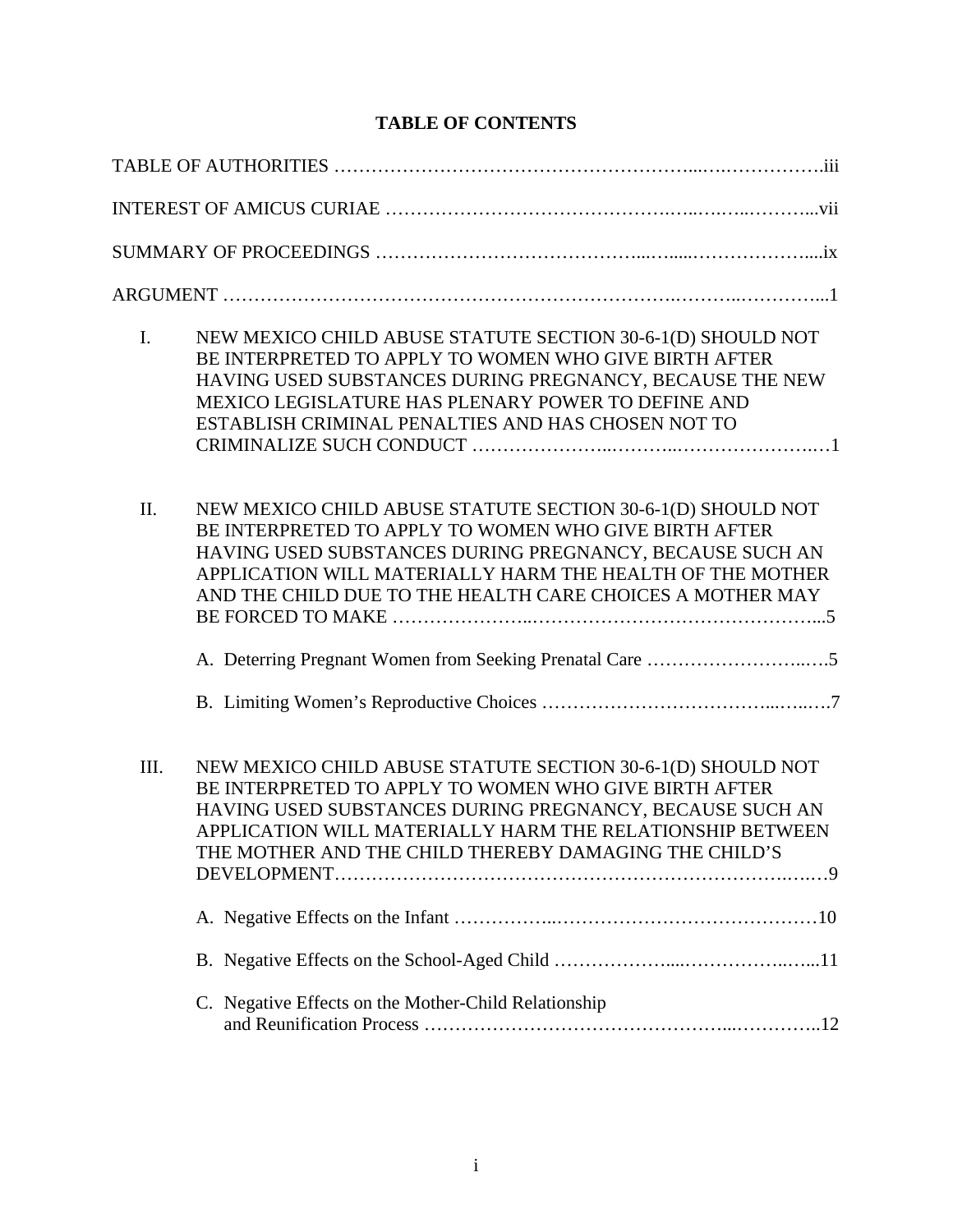- IV. NEW MEXICO CHILD ABUSE STATUTE SECTION 30-6-1(D) SHOULD NOT BE INTERPRETED TO APPLY TO WOMEN WHO GIVE BIRTH AFTER HAVING USED SUBSTANCES DURING PREGNANCY, BECAUSE SUCH AN APPLICATION WILL LIKELY HAVE A DISPARATE IMPACT ON LOW INCOME WOMEN, WOMEN OF COLOR, AND THEIR CHILDREN BECAUSE LOW INCOME WOMEN AND WOMEN OF COLOR ARE MORE LIKELY TO BE PROSECUTED …………………………….……………………………………13
- V. NEW MEXICO CHILD ABUSE STATUTE SECTION 30-6-1(D) SHOULD NOT BE INTERPRETED TO APPLY TO WOMEN WHO GIVE BIRTH AFTER HAVING USED SUBSTANCES DURING PREGNANCY, BECAUSE SUCH AN APPLICATION WILL OVERWHELM NEW MEXICO'S FOSTER CARE SYSTEM BY PLACING MORE CHILDREN IN FOSTER CARE FOR LONGER PERIODS OF TIME ……...………………………………………….…………...…18

|--|--|--|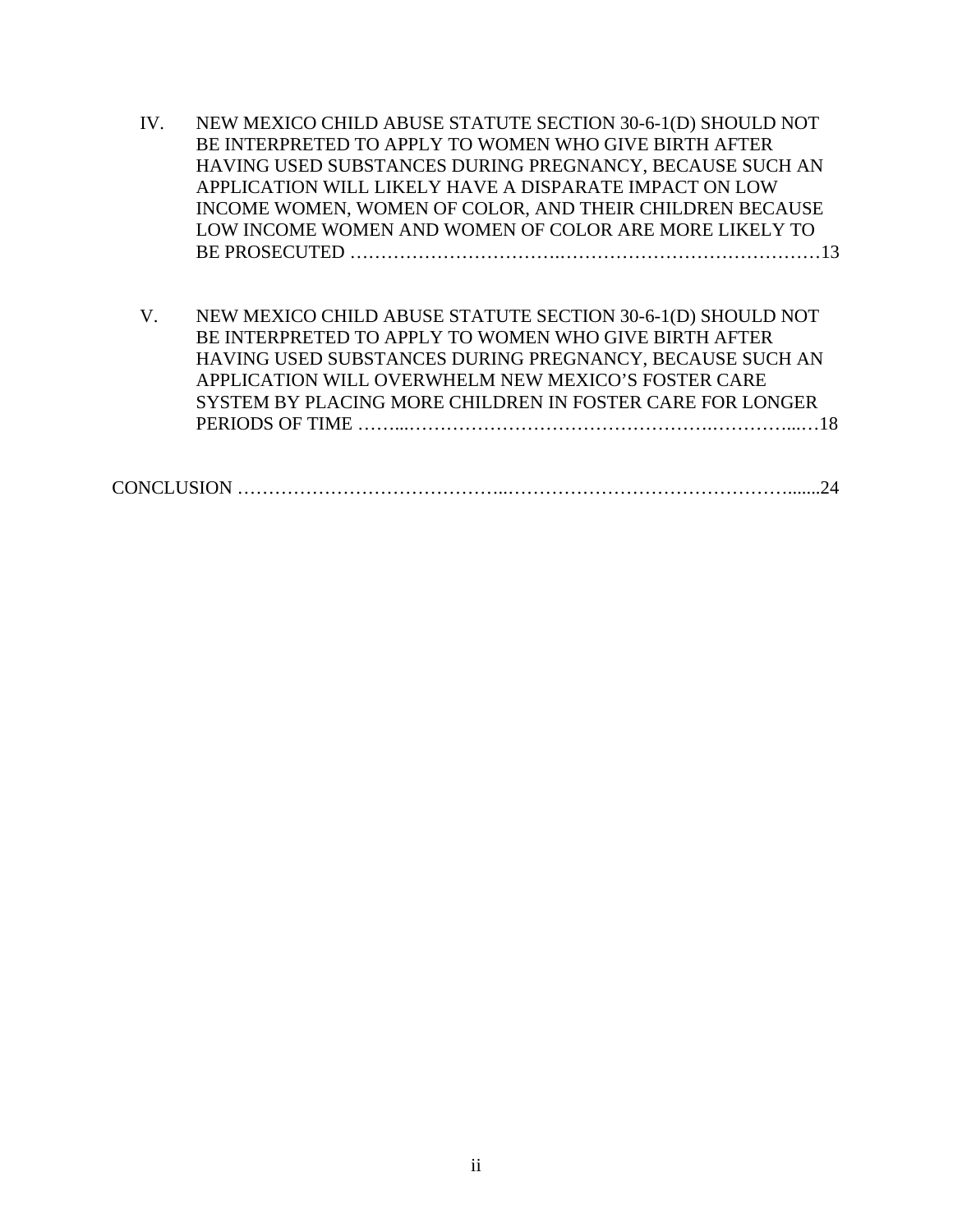## **TABLE OF AUTHORITIES**

## **UNITED STATES SUPREME COURT CASES:**

*Planned Parenthood of Se. Pa. v. Casey*, 505 U.S. 833 (1992) …………………….……….……8

## **UNITED STATES STATUTES:**

## **UNITED STATES REGULATIONS:**

## **NEW MEXICO STATUTES:**

## **NEW MEXICO SENATE AND HOUSE BILLS:**

## **NEW MEXICO CASES:**

## **Supreme Court Cases:**

|--|--|--|--|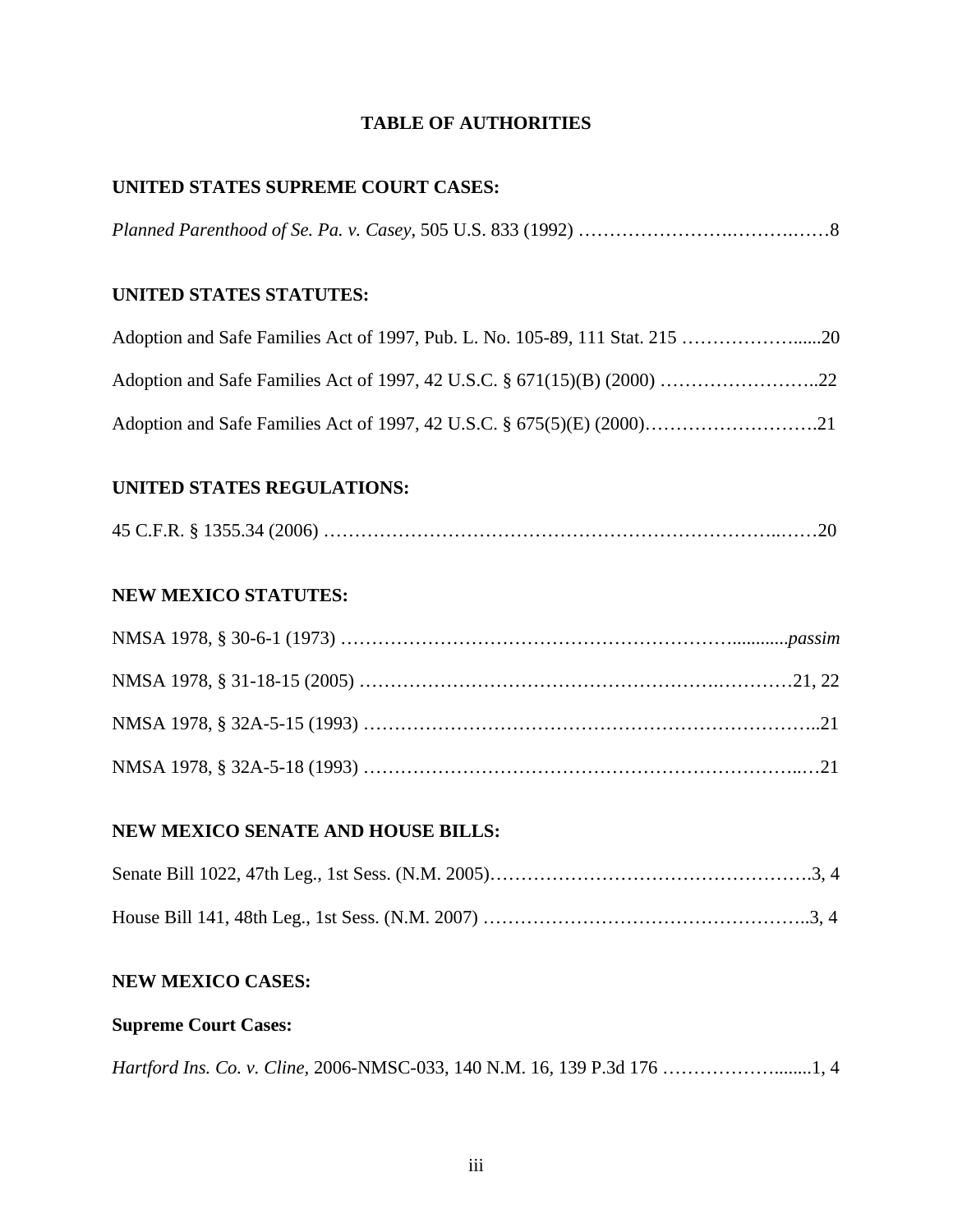# **Court of Appeals Cases:**

|--|--|--|

## **OTHER STATE CASES:**

## **REPORTS AND STUDIES:**

| ACLU et al., Caught in the Net: The Impact of Drug Policies on Women and Families (2005),                                                                                  |
|----------------------------------------------------------------------------------------------------------------------------------------------------------------------------|
| Ehrensaft, Miriam, et al., Vera Inst. of Justice, Patterns of Criminal Conviction and<br>Incarceration Among Mothers of Children in Foster Care in New York City (2003) 20 |
| Judith Greene & Kevin Pranis, Inst. on Women & Criminal Justice, <i>Hard Hit: The Growth of the</i>                                                                        |
| Inst. for Women's Policy Research, The Status of Women in the States, available at                                                                                         |
| N.M. Dep't of Health, N.M. Comm'n on the Status of Women, New Mexico Women's Health                                                                                        |
| N.M. Citizen Review Bd., 2007 Annual Report and Recommendations (2007) 19                                                                                                  |
| N.M. Children, Youth, & Families Dep't, Protective Services Fact Book, Second Quarter 2006                                                                                 |
| N.M. Legislative Fin. Comm., <i>Fiscal Impact Report</i> , <i>S.B. 1022</i> (2005) 3, 4, 20, 23                                                                            |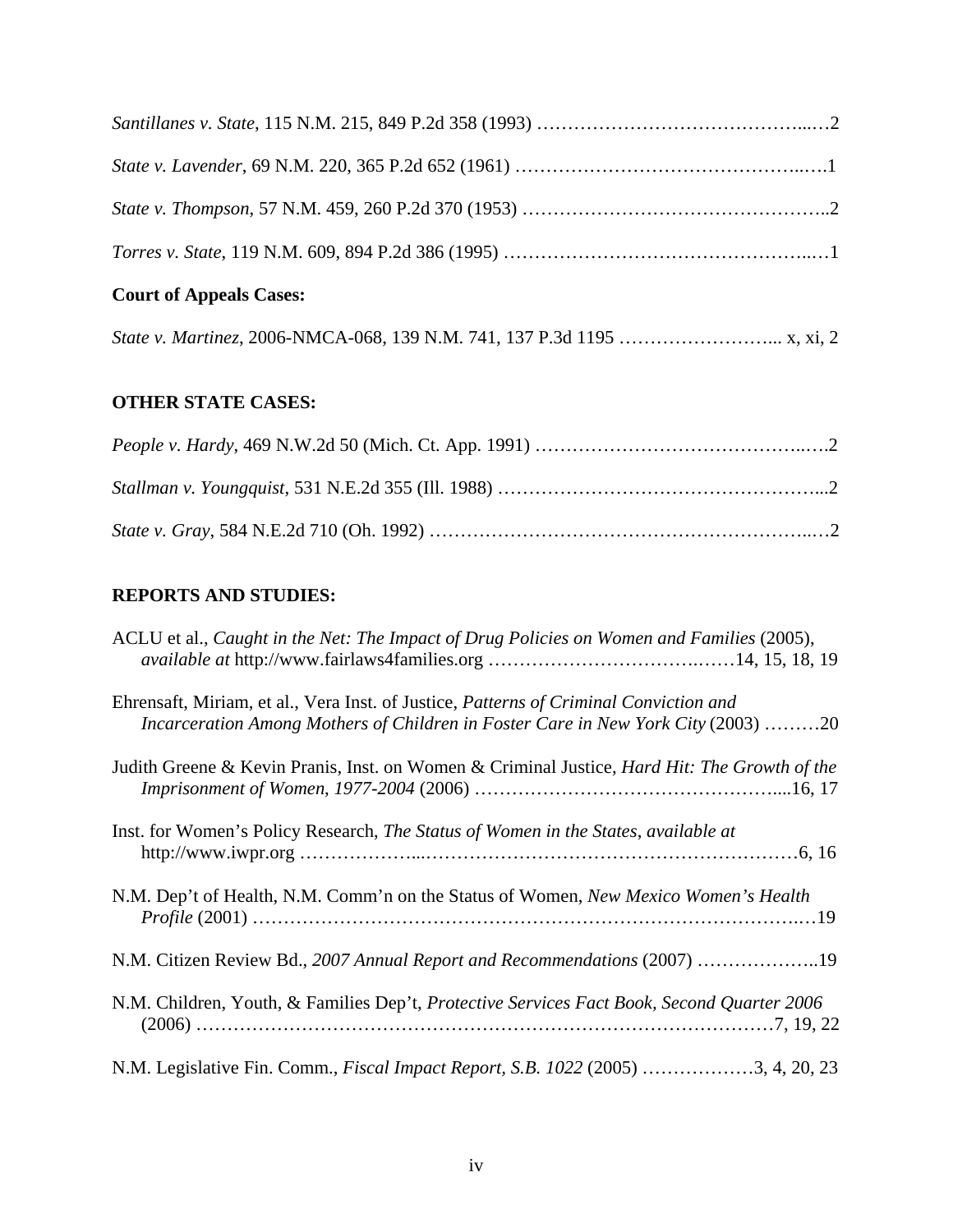| N.M. Legislative Fin. Comm., Fiscal Impact Report, H.B. 141 (2007) 3, 4                                                                                                        |
|--------------------------------------------------------------------------------------------------------------------------------------------------------------------------------|
| Lynn M. Paltrow, ACLU Found., Criminal Prosecutions Against Pregnant Women (1992)  7, 8                                                                                        |
| Anne Morrison Piehl, Bert Useem, & John J. Dilulio, Jr., Ctr. for Civic Innovation, Right-Sizing<br>Justice: A Cost-Benefit Analysis of Imprisonment in Three States (1999) 15 |
|                                                                                                                                                                                |
| USDA, Econ. Research Serv., 2004 County Level Poverty Rates for NM, available at                                                                                               |
| U.S. Dep't of Health & Human Servs., Admin. for Children & Families, Achieving Permanency<br>Related Outcomes for Children in Foster Care,                                     |
| U.S. Dep't of Health & Human Servs., Admin. for Children & Families, Adoption and Foster<br>Care Analysis and Reporting System (AFCARS) Report 12 (2006) 19                    |
| U.S. Dep't of Health & Human Servs., Admin. for Children & Families, Adoption and Foster<br>Care Analysis and Reporting System (AFCARS) Report 13 (2006) 19                    |
| U.S. Dep't of Health & Human Servs., SAMHSA, National Survey of Substance Abuse<br>Treatment Services State Profile for New Mexico 3,                                          |
| U.S. Drug Enforcement Admin., State Factsheets, http://www.dea.gov 17                                                                                                          |
| Shelley Waters Boots & Rob Green, Urban Inst., Family Care or Foster Care? How State                                                                                           |
| Charlene Wear Simmons, Ca. Research Bureau, Children of Incarcerated Parents (2000),                                                                                           |

## **BOOKS:**

| Brenda G. McGowan & Karen L. Blumenthal, Why Punish the Children?: A Study of Children      |
|---------------------------------------------------------------------------------------------|
| Barbara Bloom & David Steinhart, Why Punish the Children?: A Reappraisal of the Children of |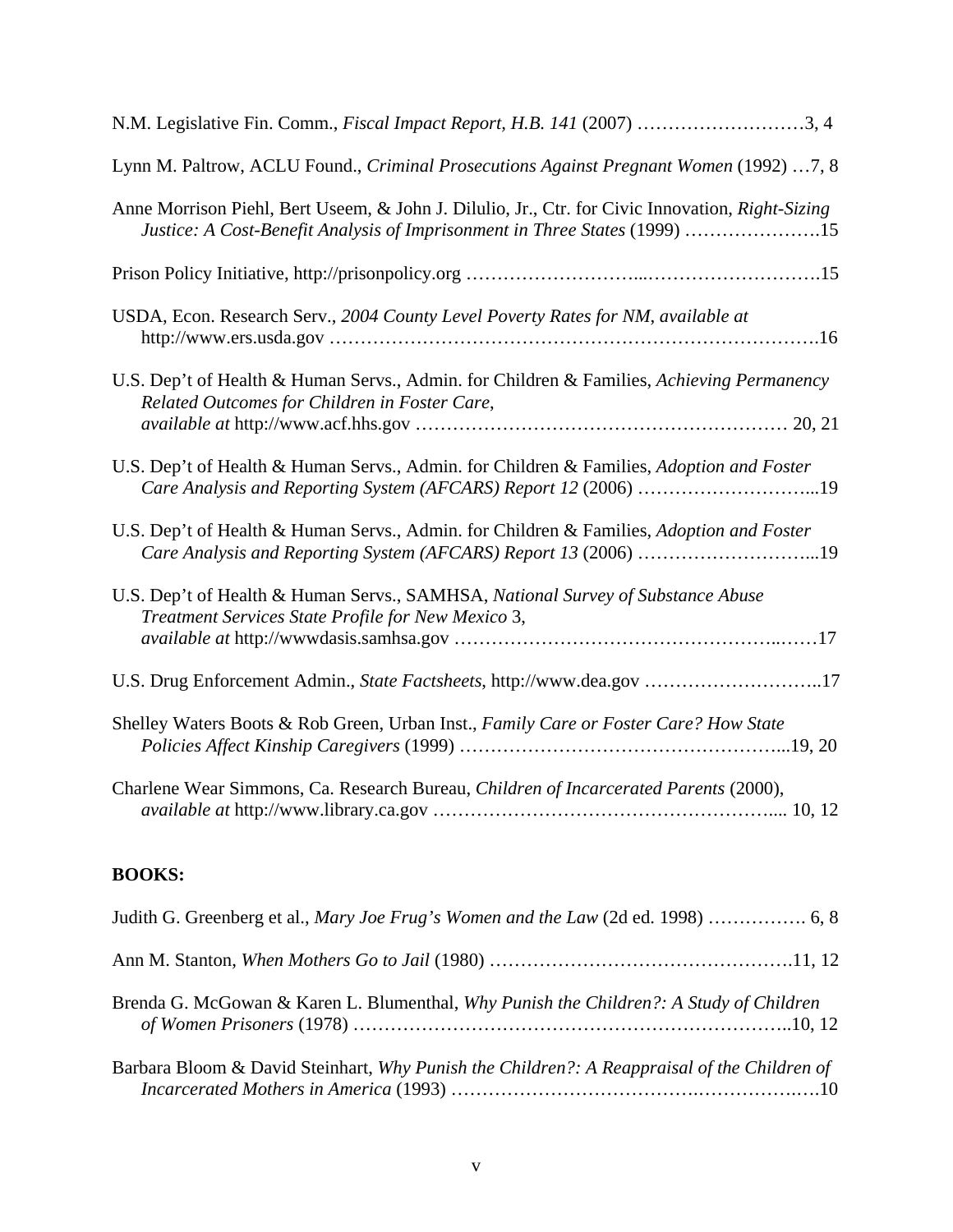## **LAW REVIEW ARTICLES:**

| Cheryl E. Amana, Drugs, Aids and Reproductive Choice: Maternal-State Conflict Continues Into |  |
|----------------------------------------------------------------------------------------------|--|
|                                                                                              |  |
|                                                                                              |  |
| Josephine Gittler, The American Drug War, Maternal Substance Abuse and Child Protection: A   |  |
|                                                                                              |  |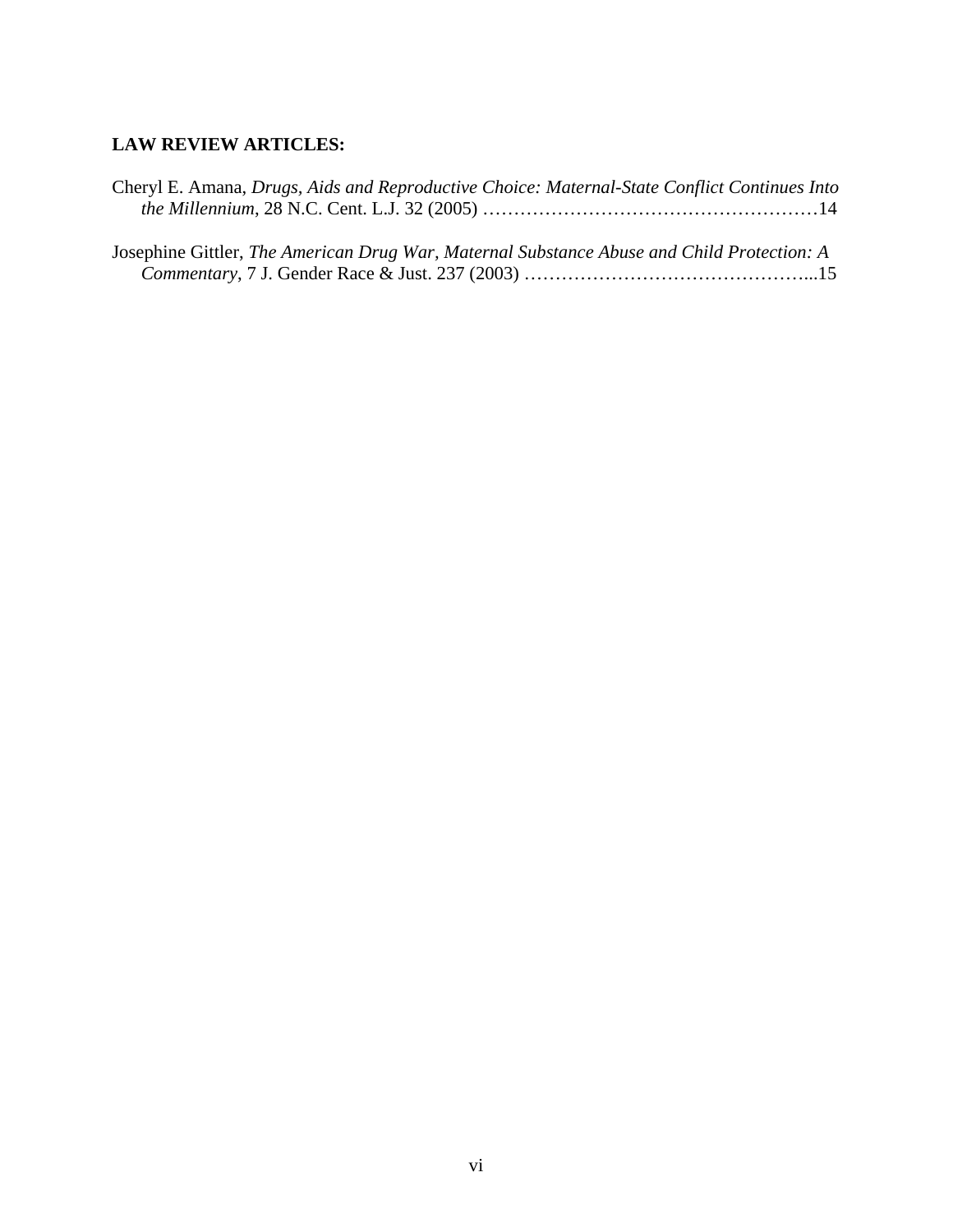#### **INTEREST OF AMICUS CURIAE**

PB&J, Family Services, Inc. (PB&J), is a New Mexico non-profit corporation that serves women and their children in the mental health and substance abuse systems, and thus has expertise on the effect of substance abuse on families. Specifically, PB&J works with women to help them understand their substance abuse, recognize the effects this abuse has on their children, and overcome the traumatic events that often give rise to this abuse. PB&J offers five prison-related family support services programs. One such program, "ImPACT" (The Importance of Parents and Children Together), operates in three New Mexico correctional facilities and works to reunify children with their incarcerated parents. A second, "KidPACT," provides support groups and other services for school-aged children of incarcerated or formerlyincarcerated parents. Through these programs, PB&J has developed expertise and an understanding of the devastation that incarceration has on the family.

PB&J respectfully submits this brief, as *amicus curiae* on behalf of Ms. Martinez, to share its expertise about the socioeconomic impact of the State's proposed interpretation of NMSA 1978, § 30-6-1(D) (1973). Interpreting Section 30-6-1(D) to apply to women who give birth after having used substances during pregnancy would affect the New Mexico mothers, children, and families served by the PB&J therapy programs. First, this Court should not interpret Section 30-6-1(D) to apply to women who use substances during their pregnancies, because the Legislature, as the policy making body, has the plenary power to define crimes and establish criminal penalties and has chosen not to criminalize this very behavior. Second, interpreting this statute to apply to women who give birth after having used substances during pregnancy would likely deter pregnant women, fearful of arrest and prosecution, from seeking invaluable prenatal care and substance abuse treatment, leading to dire but otherwise preventable

vii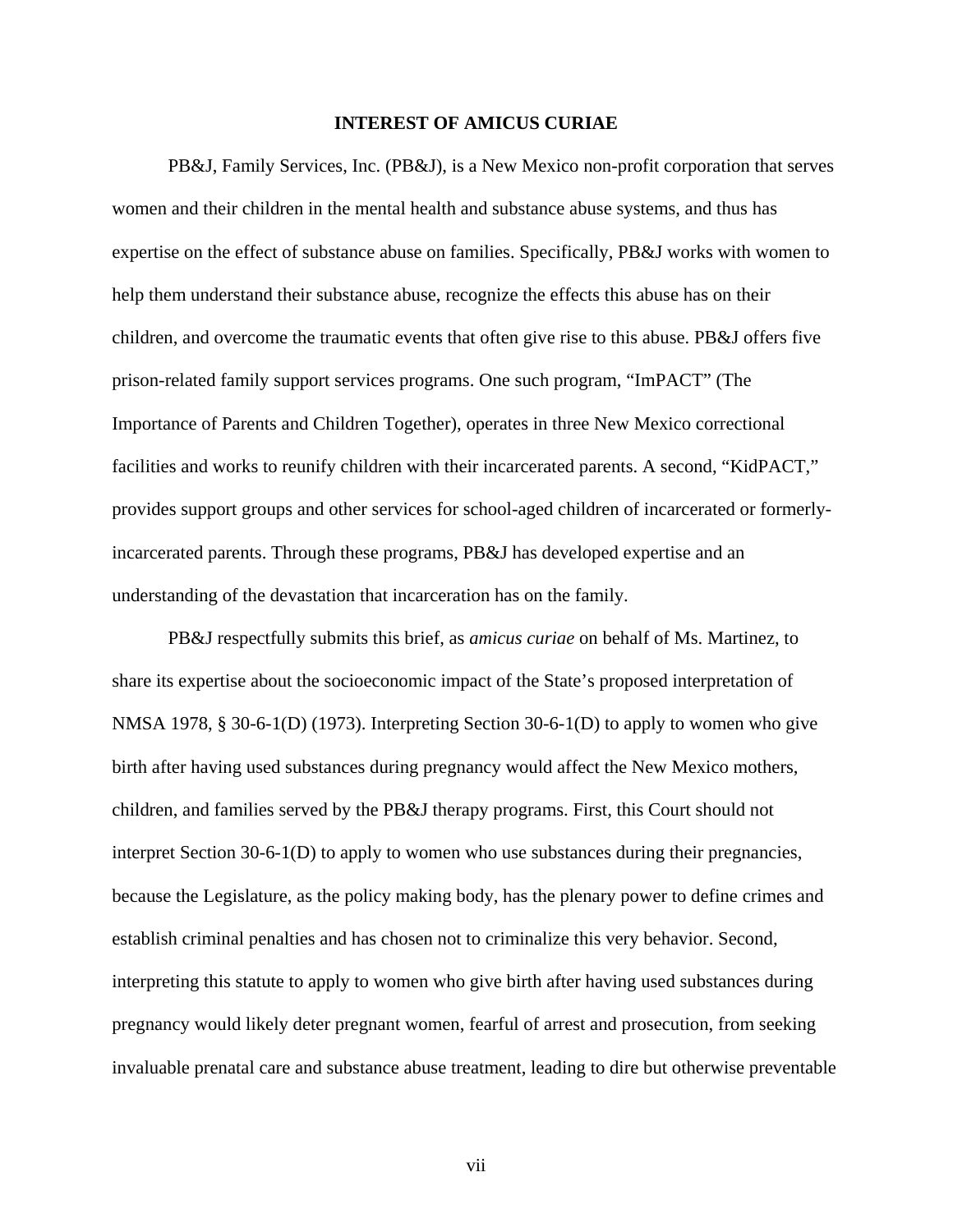consequences for their children. This interpretation of the statute would also have a disparate impact on low income women and women of color in New Mexico. Finally, children of incarcerated women often cycle into the overburdened foster care system. For these reasons, PB&J respectfully asks this Court to uphold the decision of the New Mexico Court of Appeals and find that NMSA 1978, § 30-6-1(D) (1973) does not apply to women who give birth after having used substances during pregnancy.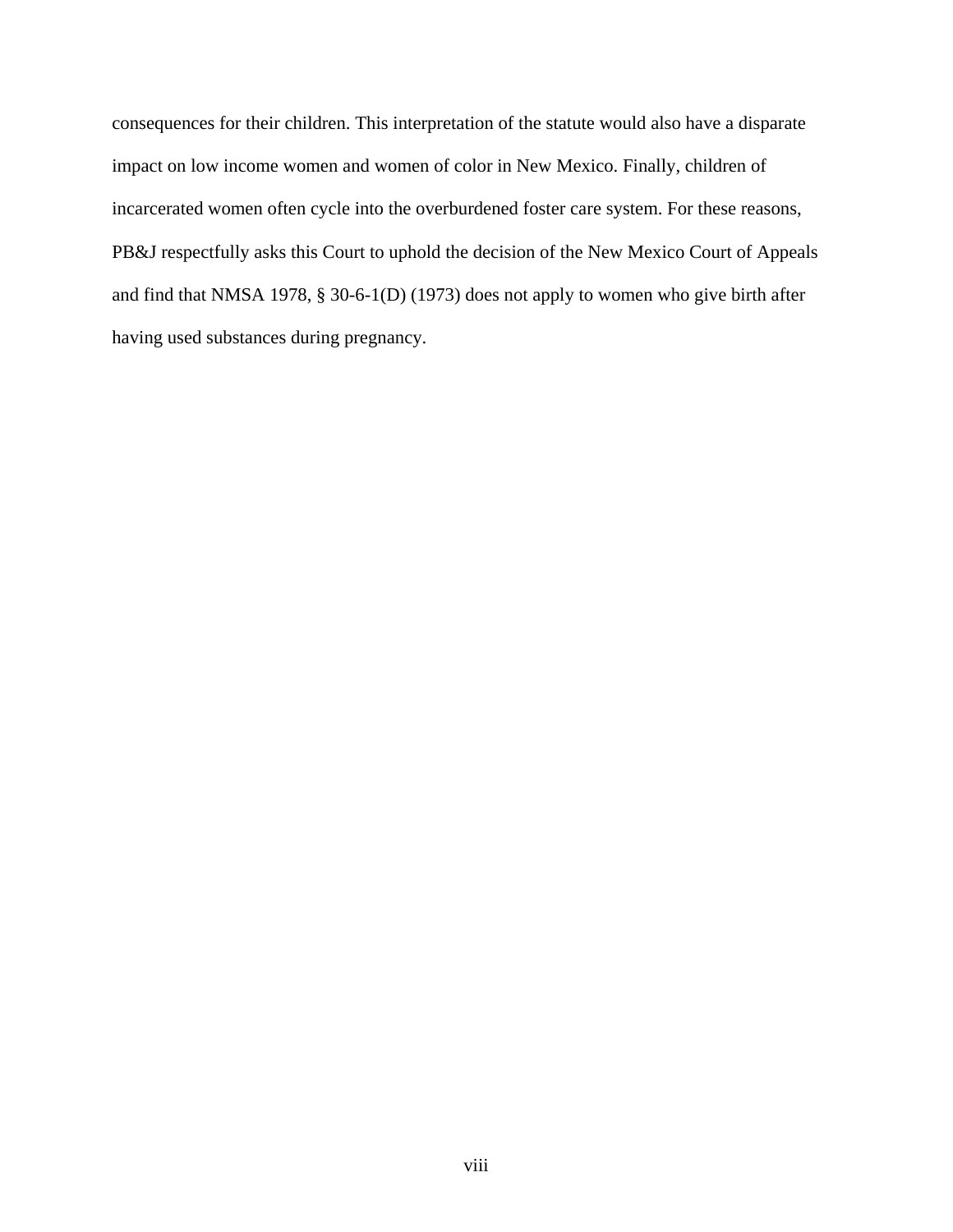#### **SUMMARY OF PROCEEDINGS**

Cynthia Martinez, a.k.a. Navarette, a.k.a. Luna (hereinafter Ms. Martinez), a thirty-four year old single mother, gave birth to her daughter Rene Nicole on January 12, 2003. RP 9. Shortly after Rene Nicole's birth, the hospital staff tested her for drugs and found that she had cocaine in her blood stream. RP 9. As a result, Ms. Martinez was separated from her daughter who has since been placed in foster care. RP 9–10. Ms. Martinez is not employed and her total annual income amounts to only \$3,600. RP 16. Ms. Martinez reported that she had no assets. RP 16. She had no cash on hand, no bank account, no real estate, and no car. RP 16. Based on the eligibility determination for indigent defense services, Ms. Martinez was found to be indigent. RP 17.

On January 14, 2003, only two days after the birth of her daughter, Ms. Martinez was questioned by the police. RP 9. At that time, Ms. Martinez admitted that four days prior to Rene Nicole's birth she had ingested crack cocaine. RP 9. She also admitted that she had used crack cocaine four or five times while she was pregnant. RP 9. Ms. Martinez stated that she sought prenatal care at the State of New Mexico health clinic during her pregnancy. RP 9. She said that she had spoken with the staff about the possible adverse effects of cocaine on the unborn child. RP 9. At that time, the police did not effectuate an arrest warrant. RP 9, 13.

On March 10, 2003, the police responded to a call from the emergency room of Lea Regional Hospital in response to a battery victim. RP 10. That battery victim was Ms. Martinez. RP 10. The police officer who responded noted that Ms. Martinez had a large bruise on her face along her left jaw. RP 10. Ms. Martinez was not able to identify her attackers and did not press charges. RP 10. Importantly, during the interview regarding the battery, the police officer questioned Ms. Martinez about her cocaine use during her pregnancy, which was unrelated to the

ix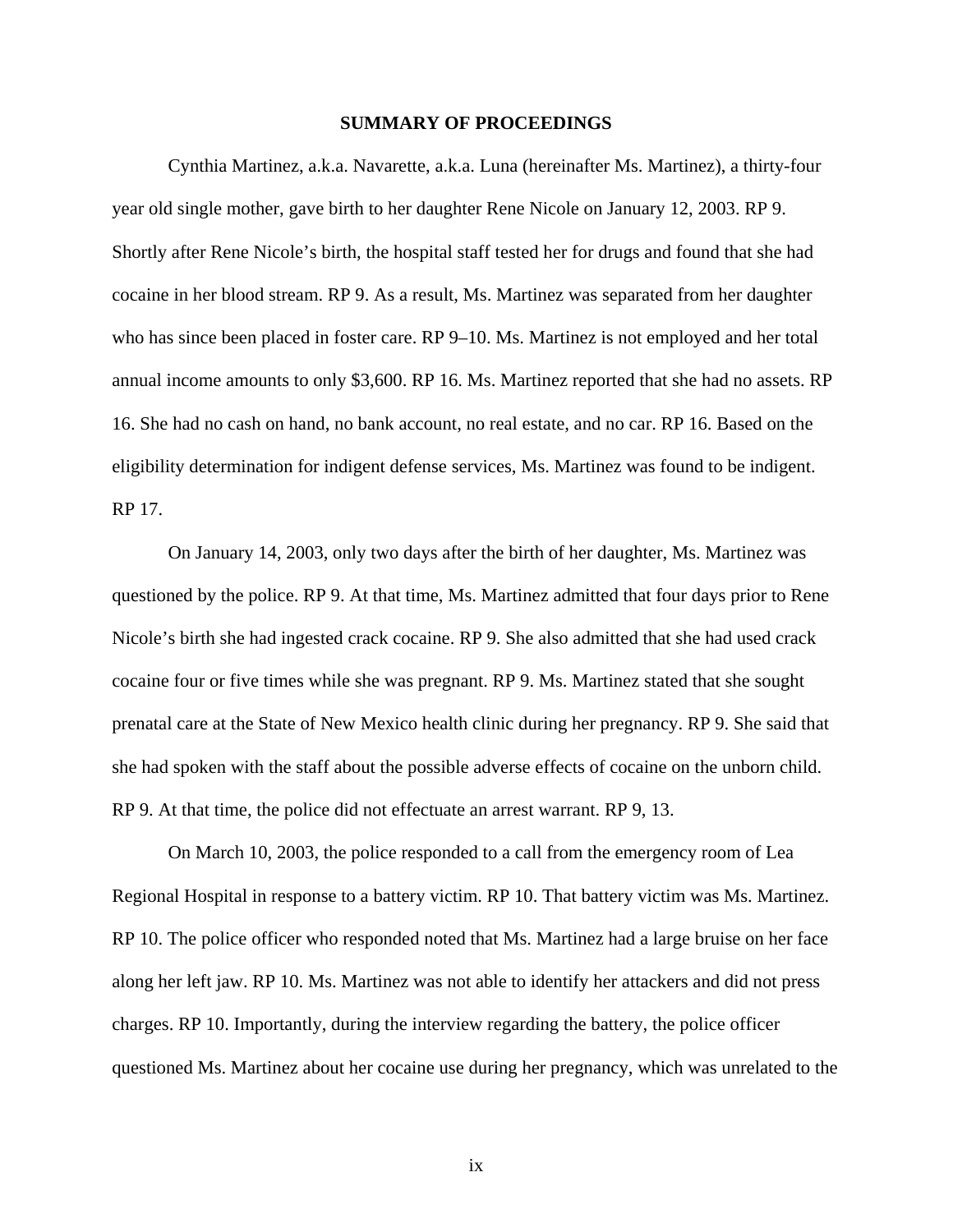battery incident. RP 11. Ms. Martinez's responses to the officer's questions about her drug use appear in the criminal complaint relating to the child abuse allegations. RP 11. Although the police did not seek an arrest warrant based on their initial interview of Ms. Martinez after Rene Nicole's birth, they effectuated a warrant just two days after interviewing Ms. Martinez at the emergency room. RP 13.

On April 14, 2003, Ms. Martinez was charged with child abuse under NMSA 1978, § 30- 6-1(D) (1973) based on her admissions of ingesting crack cocaine during her pregnancy. RP 1. Ms. Martinez entered into a conditional guilty plea on July 14, 2003, for the crime of Abandonment or Abuse of a Child, a third degree felony. RP 42–43, 54. On November 24, 2003, Ms. Martinez was sentenced for a term of three years to be served in the Penitentiary of New Mexico. RP 54. The court suspended one year of her sentence. RP 54. Ms. Martinez appealed her conviction to the New Mexico Court of Appeals. *State v. Martinez*, 2006-NMCA-068, 139 N.M. 741, 137 P.3d 1195.

On April 3, 2006, the New Mexico Court of Appeals held that Ms. Martinez was not guilty of child abuse under Section 30-6-1(D). *State v. Martinez*, 2006-NMCA-068, ¶ 1, 139 N.M. 741, 741, 137 P.3d 1195, 1195. The New Mexico Court of Appeals held that the New Mexico Legislature did not include fetus within the meaning of a human being in Section 30-6- 1(D) and so the statute did not apply to Ms. Martinez's conduct because "[the] Court may not expand the meaning of 'human being' to include an unborn viable fetus because the power to define crimes and to establish criminal penalties is exclusively a legislative function." *Id.* ¶ ¶ 7, 9, 139 N.M. at 742–43, 137 P.3d at 1196–97. The Court of Appeals further noted that "[a]ccepting the State's interpretation of Section 30-6-1 to include a fetus would offend [Ms. Martinez's] due process rights." *Id.* ¶ 11, 139 N.M. at 743, 137 P.3d at 1197. Because Ms.

x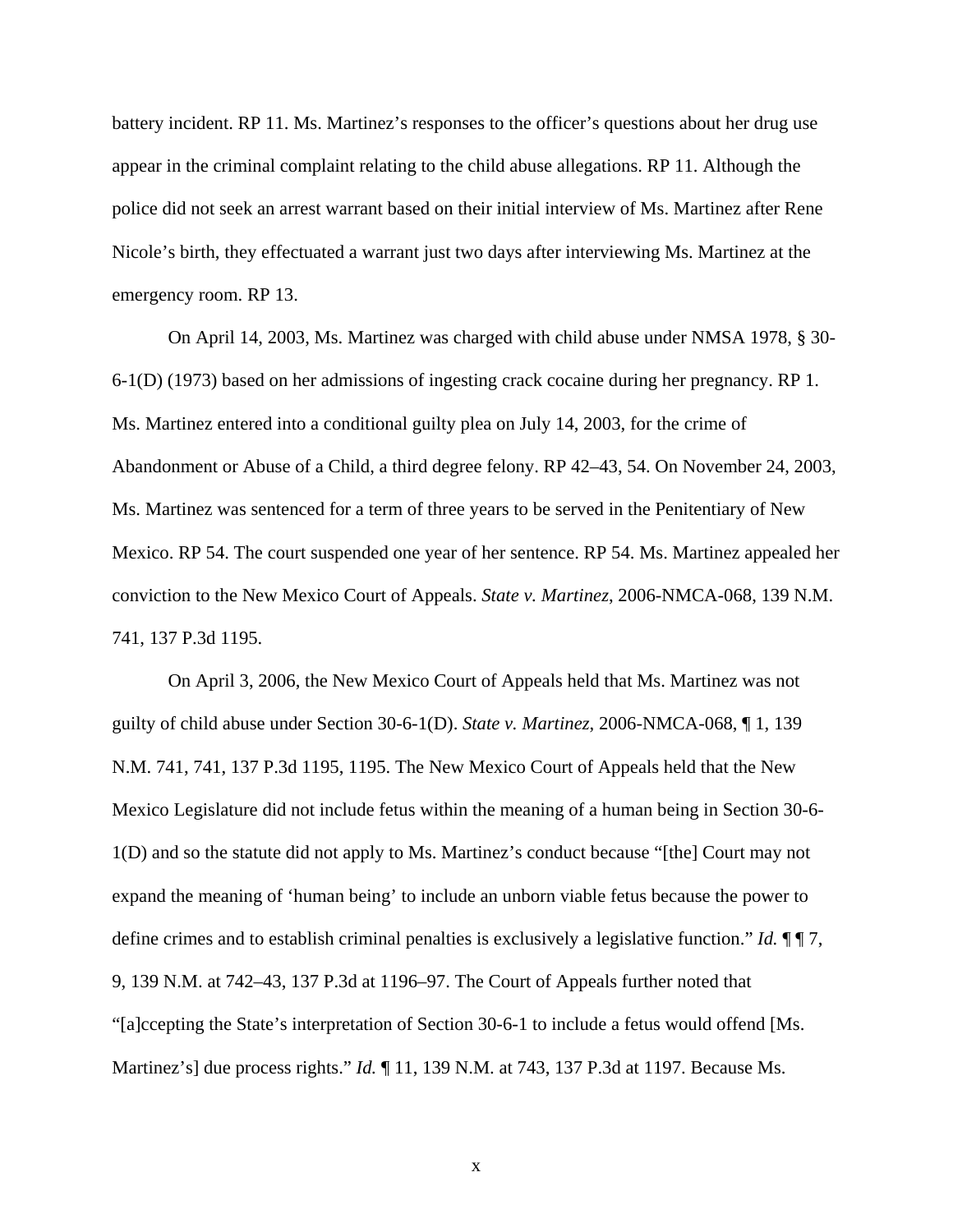Martinez could not have known that her conduct was criminal, the Court of Appeals held that the statute did not apply to her conduct. *Id.* ¶ 11, 139 N.M. at 743, 137 P.3d at 1197. The New Mexico Court of Appeals reversed the trial court's decision. *Id.* ¶ 13, 139 N.M. at 743–44, 137 P.3d at 1198. The State appealed and the New Mexico Supreme Court granted certiorari. *Id.*, *cert. granted*, 2006-NMCERT-006, 140 N.M. 226, 141 P.3d 1280.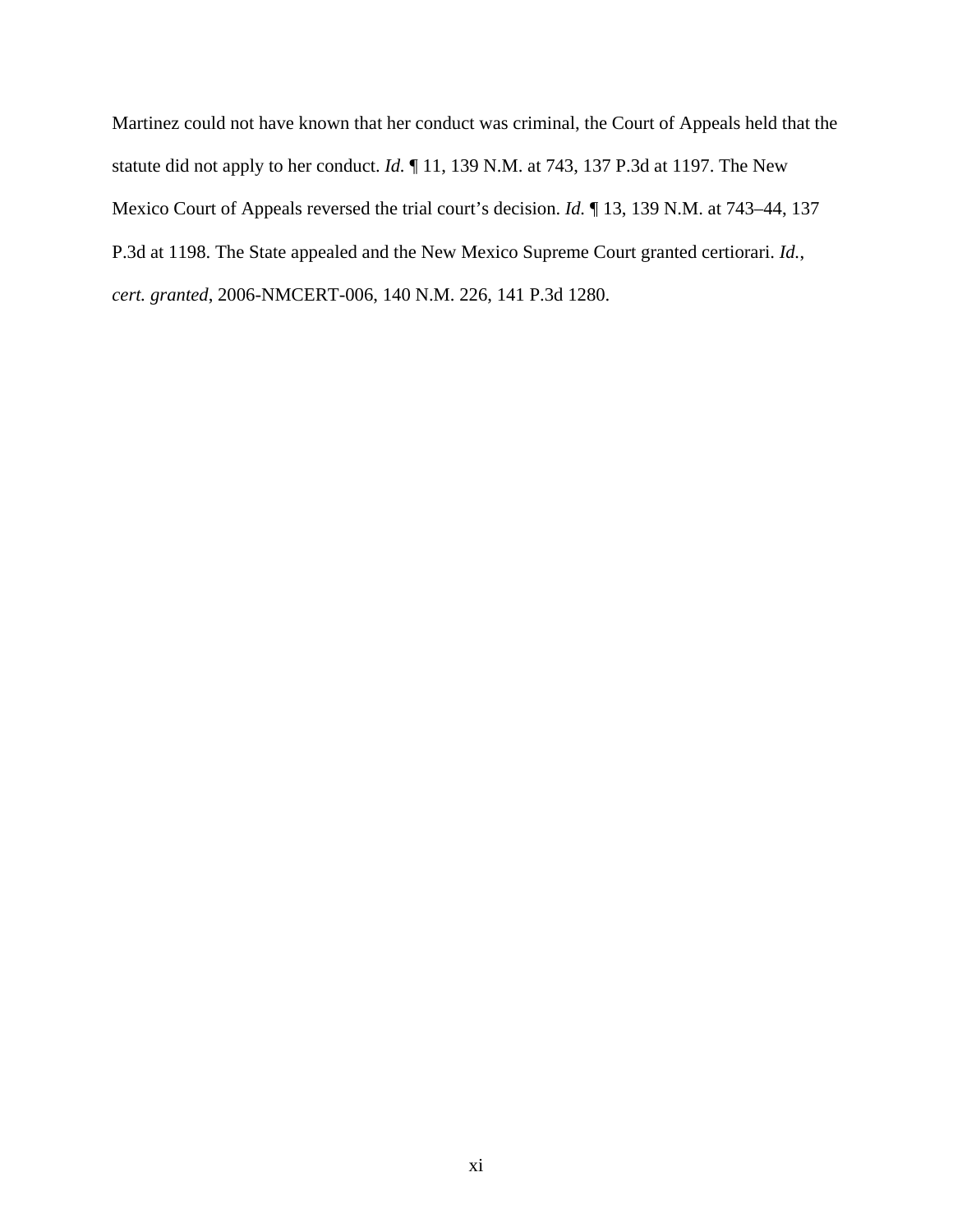#### **ARGUMENT**

### **I. NEW MEXICO CHILD ABUSE STATUTE SECTION 30-6-1(D) SHOULD NOT BE INTERPRETED TO APPLY TO WOMEN WHO GIVE BIRTH AFTER HAVING USED SUBSTANCES DURING PREGNANCY, BECAUSE THE NEW MEXICO LEGISLATURE HAS PLENARY POWER TO DEFINE AND ESTABLISH CRIMINAL PENALTIES AND HAS CHOSEN NOT TO CRIMINALIZE SUCH CONDUCT**

NMSA 1978, § 30-6-1(D) (1973) should not be interpreted to apply to women who give birth after having used substances during pregnancy, because the New Mexico Legislature has plenary power to define and establish criminal penalties and has chosen not to criminalize such conduct. The New Mexico Legislature has exclusive authority to define crimes and to establish criminal penalties in New Mexico. As this Court has stated, "[I]t is the particular domain of the legislature, as the voice of the people, to make public policy….The judiciary, however, is not as directly and politically responsible to the people as are the legislative and executive branches of government." *Torres v. State*, 119 N.M. 609, 612, 894 P.2d 386, 389 (1995). Therefore, the Legislature makes the laws, while the courts have the duty to "expound" upon the laws and only "'undertake[] to make the law by mere declaration (of public policy)…[when there are] the clearest reasons and the most pressing necessity.'" *State v. Lavender*, 69 N.M. 220, 231–32, 365 P.2d 652, 660 (1961) (*quoting Barwin v. Reidy*, 62 N.M. 183, 193, 307 P.2d 175, 181 (1957)).

This Court, when attempting to discern the Legislature's beliefs regarding a particular piece of legislation, has looked to whether the legislation passed or failed. *See Hartford Ins. Co. v. Cline*, 2006-NMSC-033, ¶ 10, 140 N.M. 16, 139 P.3d 176, 180 (noting that "there have been several failed attempts in recent legislative sessions to pass legislation intended to extend the rights, protections and benefits enjoyed by spouses in a marriage to domestic partners"). For example, this Court viewed failed attempts to pass legislation as indicative of the Legislature's reticence to expand the definition of family members to include domestic partners. *Id.* Similarly,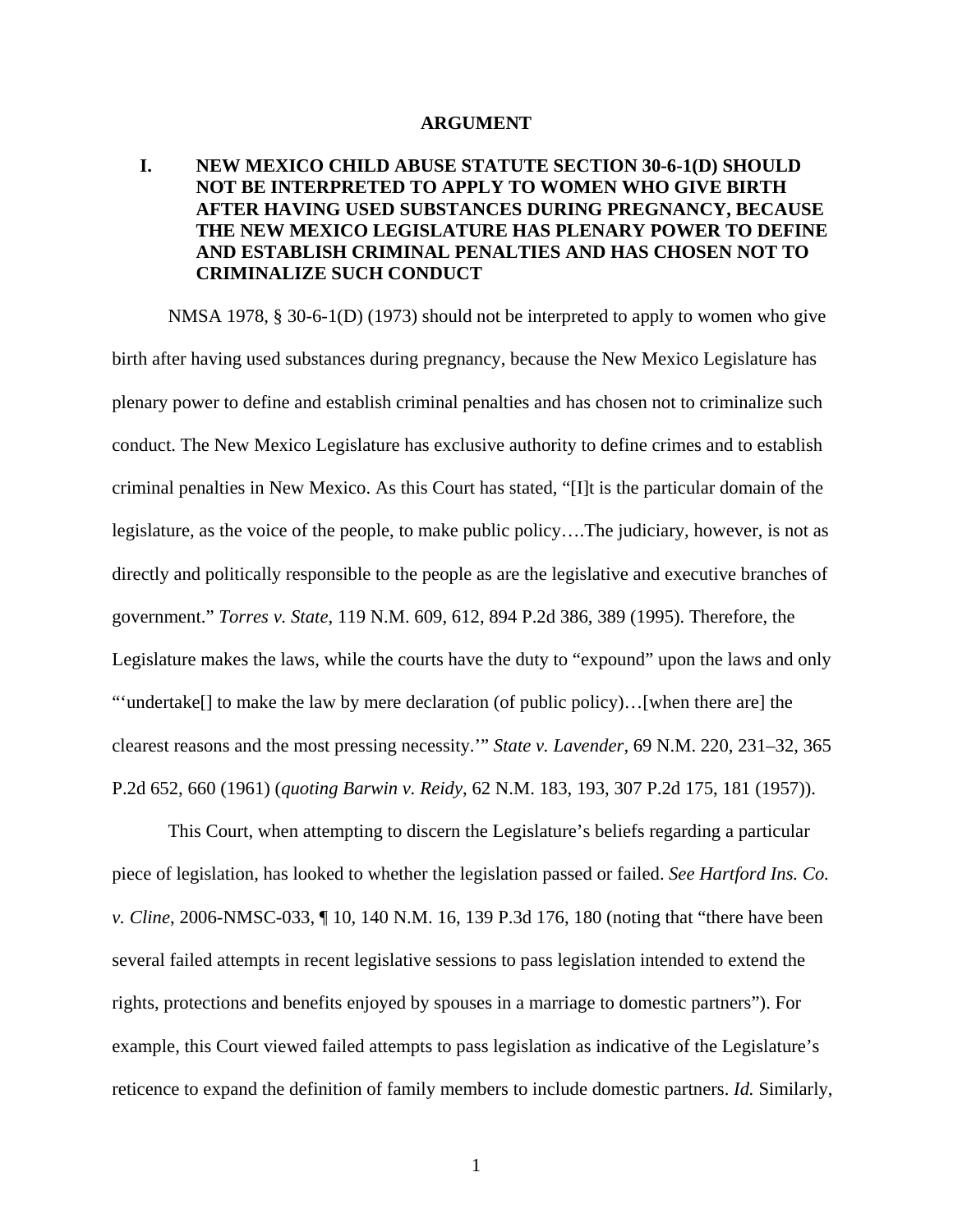other state courts have acknowledged the legislature's role, and the passage or failure of legislation, when deciding whether to penalize a woman who gave birth after having used substances during pregnancy. *See*, *e.g.*, *People v. Hardy*, 469 N.W.2d 50, 53 (Mich. Ct. App. 1991) ("The Legislature is an appropriate forum to discuss public policy as well as the complexity of prenatal drug use, its effect upon an infant, and its criminalization."); *Stallman v. Youngquist*, 531 N.E.2d 355 (Ill. 1988) ("[I]f a legally cognizable duty on the part of pregnant women to their developing fetuses is to be recognized, the decision must come from the legislature only after thorough investigation, study and debate."); *State v. Gray*, 584 N.E.2d 710, 712–13 (Oh. 1992) (refusing to criminalize prenatal substance abuse because the Legislature had before it a bill that would have criminalized such behavior). Therefore, this Court should look to the passage or failure of legislation to aid in determining the Legislature's intent.

In *State v. Martinez*, the New Mexico Court of Appeals correctly noted that the Legislature has the exclusive function of defining crimes and establishing criminal penalties. *State v. Martinez*, 2006-NMCA-068, ¶ 9, 139 N.M. 741, 743, 137 P.3d 1195, 1197 (*citing Santillanes v. State*, 115 N.M. 215, 849 P.2d 358 (1993); *State v. Thompson*, 57 N.M. 459, 465, 260 P.2d 370, 374 (1953) ("By the constitution of [New Mexico] the legislature is invested with plenary legislative power, and the defining of crime and prescribing punishment therefore are legislative functions.")). The Court of Appeals further noted that the Legislature has chosen not to criminalize pregnant women who use drugs and then subsequently give birth. *Id.* In fact, the Legislature, through the rejection and modification of two pieces of legislation, has demonstrated its intent to reject the criminalization of pregnant women who give birth after having used drugs during their pregnancy.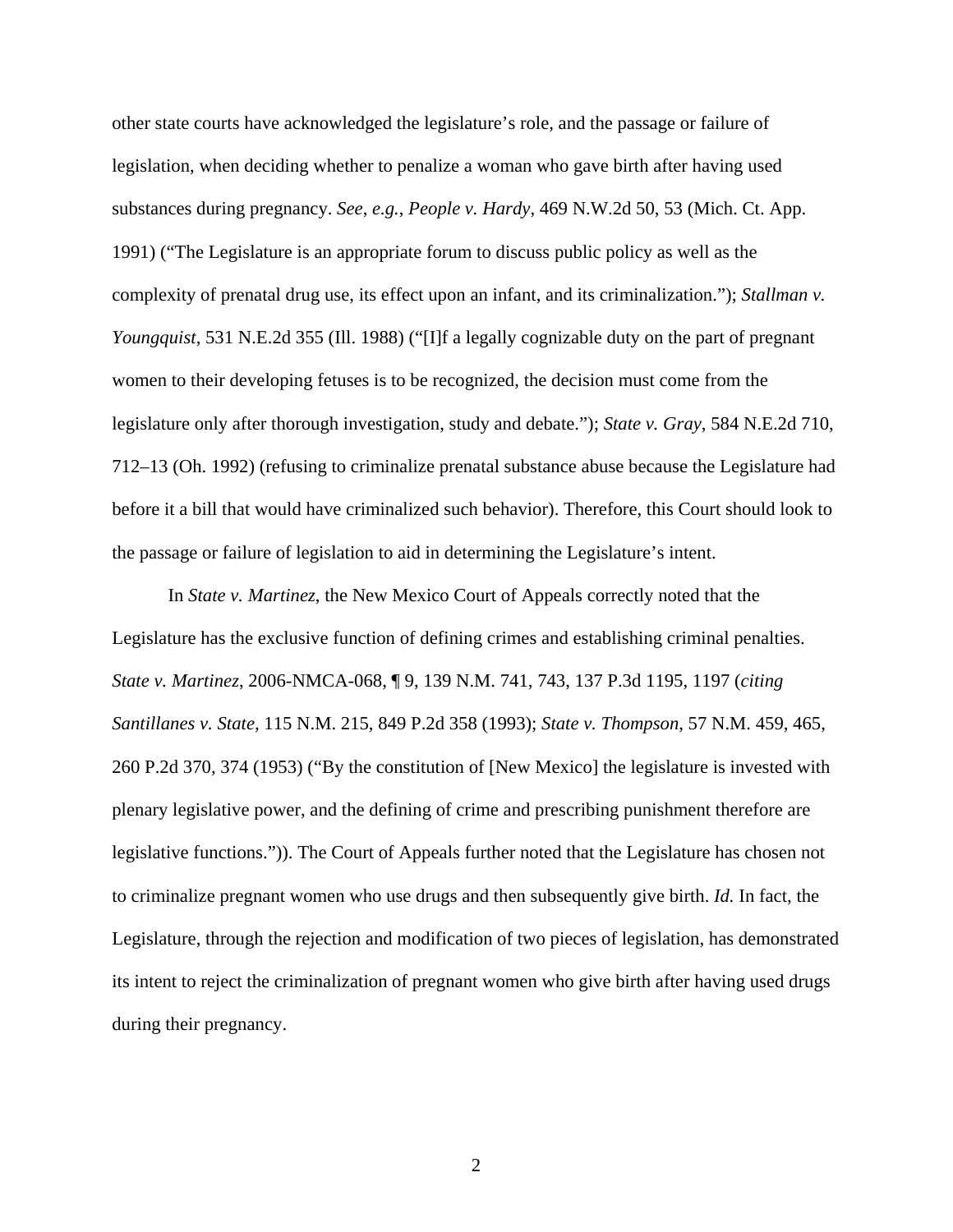During the 2005 legislative session, the New Mexico Legislature was presented with Senate Bill 1022: Drug Addiction as Child Abuse. *S.B. 1022*, 47th Leg., 1st Sess. (N.M. 2005). Senate Bill 1022 proposed amending Section 30-6-1, the very statute at issue in this case, to include drug addiction and fetal alcohol syndrome in the definition of child abuse. *Id.*  Significantly, Senate Bill 1022 never passed. Several concerns about Senate Bill 1022 are evidenced by the *Fiscal Impact Report* prepared in response to the introduction of the bill. *See* N.M. Legislative Fin. Comm., *Fiscal Impact Report, S.B. 1022*, at 3 (2005). In particular, the *Fiscal Impact Report* discusses the negative impact on mothers and their children, including "longer lengths of stay in foster care resulting in an increase in the number of children receiving foster care...." *Id*. at 3. The *Fiscal Impact Report* also notes that the bill "may have the unintended consequence of discouraging pre-natal care." *Id.* Senate Bill 1022 was never passed.

In 2007, House Bill 141: Establishing the Offense of Giving Birth to a Child Who Has Fetal Alcohol Syndrome was introduced, with one significant difference–the current bill has eliminated any reference to drug addiction, instead focusing solely on criminalizing alcohol use by a pregnant woman who gives birth to a child diagnosed with fetal alcohol syndrome. *H.B. 141*, 48th Leg., 1st Sess. (N.M. 2007). The fact that substance abuse has been removed from the statute evidences the Legislature's intent not to criminalize the type of action alleged in this case. The *Fiscal Impact Report* reflects some of the concerns of the Legislature in regard to this bill. *See* N.M. Legislative Fin. Comm., *Fiscal Impact Report, H.B. 141*, at 2 (2007). The *Fiscal Impact Report* acknowledges that, despite the fact that other states have passed legislation regarding maternal substance abuse, "the incidence of the problem has not decreased." *Id.* at 2. The report reiterated the same concerns voiced about Senate Bill 1022: "[C]riminalization of pregnant women does not solve their substance abuse problems; such efforts could frighten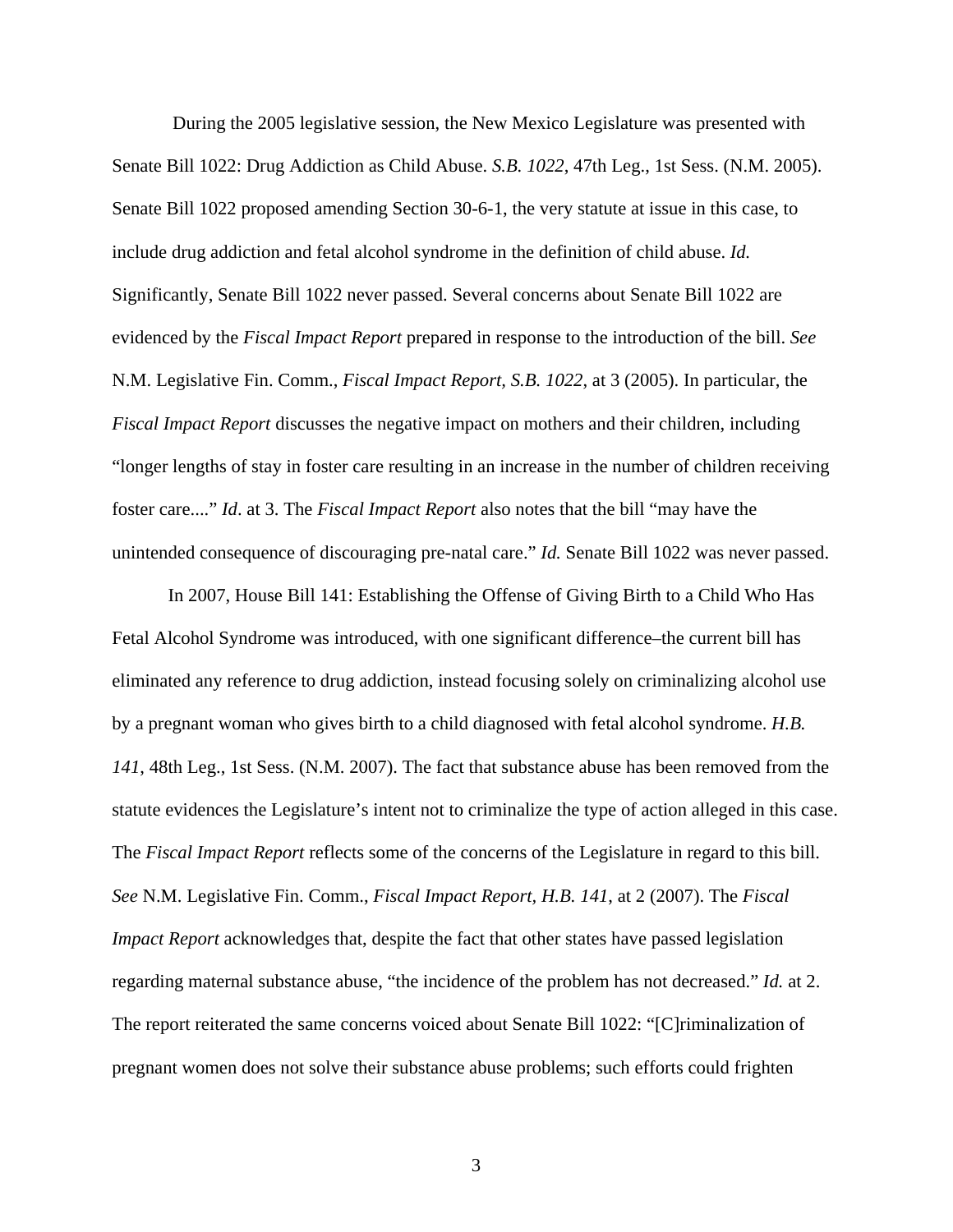women away from needed treatment for themselves and for their families. Instead, efforts could be directed at programs to educate and treatment facilities." *Id.* The report further noted that criminalizing birth may lead to a higher rate of abortions, because women could be arrested and prosecuted under this statute only after giving birth to a child. *Id.*

The New Mexico Legislature's choice not to enact Senate Bill 1022 and the modification of House Bill 141 demonstrate their rejection of an expansion of the definition of the child abuse statute to include substance abuse. If the Legislature had intended to include this conduct in the definition of child abuse, it could have adopted Senate Bill 1022 or could have chosen to maintain the language about substance abuse in House Bill [1](#page-16-0)41.<sup>1</sup> As in *Hartford Insurance Co.*, this Court should regard the failed attempt to pass Senate Bill 1022 and the modification of House Bill 141 as indicative of the Legislature's intent to not criminalize drug abuse during pregnancy.

Because the Legislature has chosen not to criminalize this conduct, this Court should not interpret NMSA 1978, § 30-6-1(D) (1973) to apply to Ms. Martinez's conduct. Consistent with the Legislature's intent not to criminalize this behavior, this Court should uphold the decision of the Court of Appeals and should remand this case with instructions that the charges against Ms. Martinez be dismissed with prejudice. Such a decision is not only in line with the Legislature's decision not to criminalize this behavior but also comports with the sound socioeconomic policies described in the remainder of this brief.

 $\overline{a}$ 

<span id="page-16-0"></span><sup>&</sup>lt;sup>1</sup> Such a statute would have constitutional problems but that discussion is beyond the scope of this brief.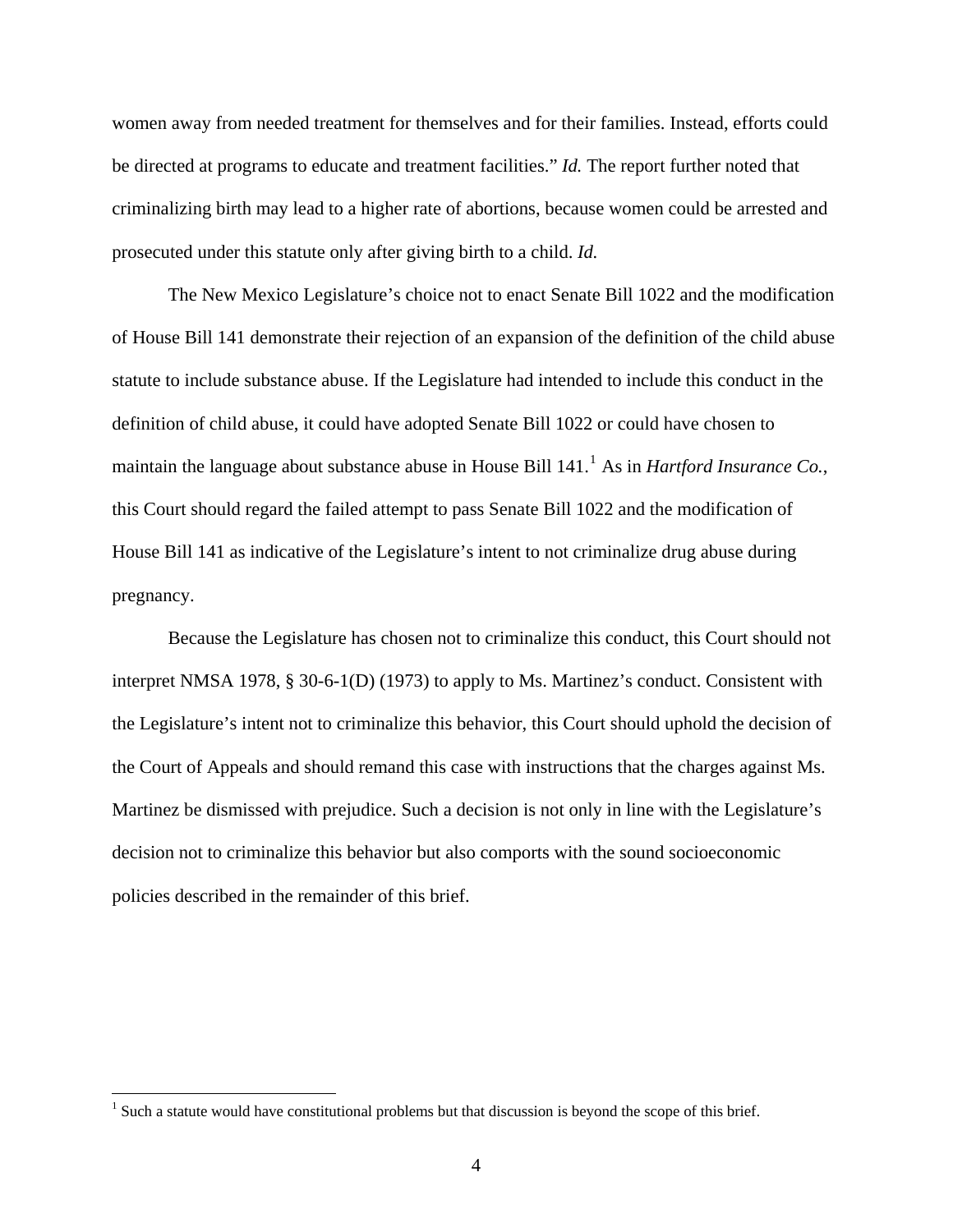### **II. NEW MEXICO CHILD ABUSE STATUTE SECTION 30-6-1(D) SHOULD NOT BE INTERPRETED TO APPLY TO WOMEN WHO GIVE BIRTH AFTER HAVING USED SUBSTANCES DURING PREGNANCY, BECAUSE SUCH AN APPLICATION WILL MATERIALLY HARM THE HEALTH OF THE MOTHER AND THE CHILD DUE TO THE HEALTH CARE CHOICES A MOTHER MAY BE FORCED TO MAKE**

NMSA 1978, § 30-6-1(D) (1973) should not be interpreted to apply to women who give birth after having used substances during pregnancy because such an application will materially harm the health of the mother and the child. New Mexico's pregnant women face a myriad of socioeconomic factors that make them less likely than other American women to receive health care for themselves and their unborn fetuses. Criminalizing these acts will only worsen and endanger the lives of New Mexico's women and children because it will deter drug-using mothers from seeking much needed prenatal and postnatal health care for their children. Additionally, enforcing such a policy creates an incentive for a mother to terminate her pregnancy to avoid risking prosecution and incarceration, thus limiting her reproductive choices.

#### **A. Deterring Pregnant Women from Seeking Prenatal Care**

New Mexico's pregnant women face a variety of socioeconomic factors that make them less likely than other American women to receive health care for themselves and their unborn fetuses. A total of 27.4% of New Mexican women live at or below the poverty line, and 28.1% do not have health insurance. *See* Inst. for Women's Policy Research, *The Status of Women in the States* tbls.6, 7, *available at* http://www.iwpr.org/States2004/PDFs/National.pdf. Furthermore, 34.1% of Native American women, 22.8% of Hispanic women, and 19.4% of African American women live at or below the poverty line in New Mexico. *Id.* at tbl.7. In contrast, 10.3% of Anglo women live below the poverty line in New Mexico. *Id.* Additionally, New Mexico ranks last in the United States for the percentage of women who begin prenatal care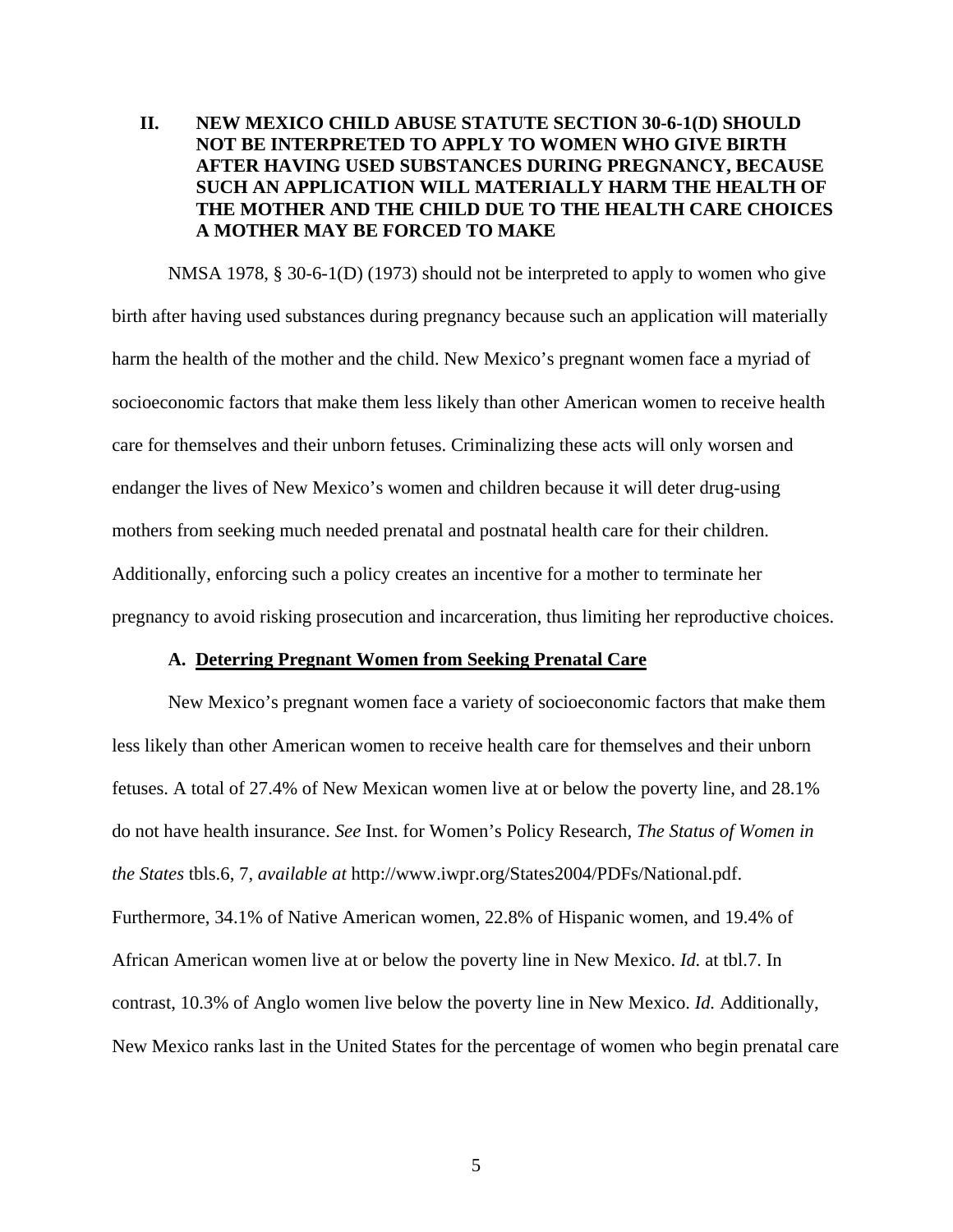in the first trimester of pregnancy. *Id.* at tbl.10. 31% of New Mexico's pregnant women currently

do not receive crucial prenatal care in the first trimester. *Id.* 

While nearly a third of New Mexico's pregnant women do not receive adequate prenatal care, the majority of drug-addicted mothers face additional unique and severe barriers and stresses in their lives.

> [M]ost women in the criminal justice system come from neighborhoods that are entrenched in poverty and largely lacking in viable systems of social support….[L]arge numbers of these women have experienced very serious physical and/or sexual abuse, often commencing when they were young children….[M]ost of these women are plagued with high levels of physical and mental health problems as well as substance abuse issues….[T]he great majority of [these] women…are mothers they are…[likely]…to be the sole support and caregivers for their children.

Judith Greene & Kevin Pranis, Inst. on Women & Criminal Justice, *Hard Hit: The Growth of the Imprisonment of Women*, *1977–2004*, at 22 (2006). "Punishing pregnant women who use drugs only exacerbates the causes of addiction—poverty, lack of self esteem, and hopelessness." Judith G. Greenberg et al., *Mary Joe Frug's Women and the Law* 769 (2d ed. 1998). Essentially, pregnant women suffering from drug addictions are more likely to belong to minority groups, live below the poverty line, be victims of physical and sexual abuse, and have less access to education, employment, and health care.

Ms. Martinez embodies these statistics and the facts surrounding her case provide a prime example of the gravity of the problems arising from criminalizing prenatal acts. Ms. Martinez is a battery victim. RP 10. She went to a hospital after being physically assaulted, was questioned about drug use, told the truth, and her statements were used against her. RP 11. She was jailed within two days. RP 13. Because they fear incarceration, pregnant women in Ms. Martinez's position will be less likely to seek prenatal care or general health care. Lynn M.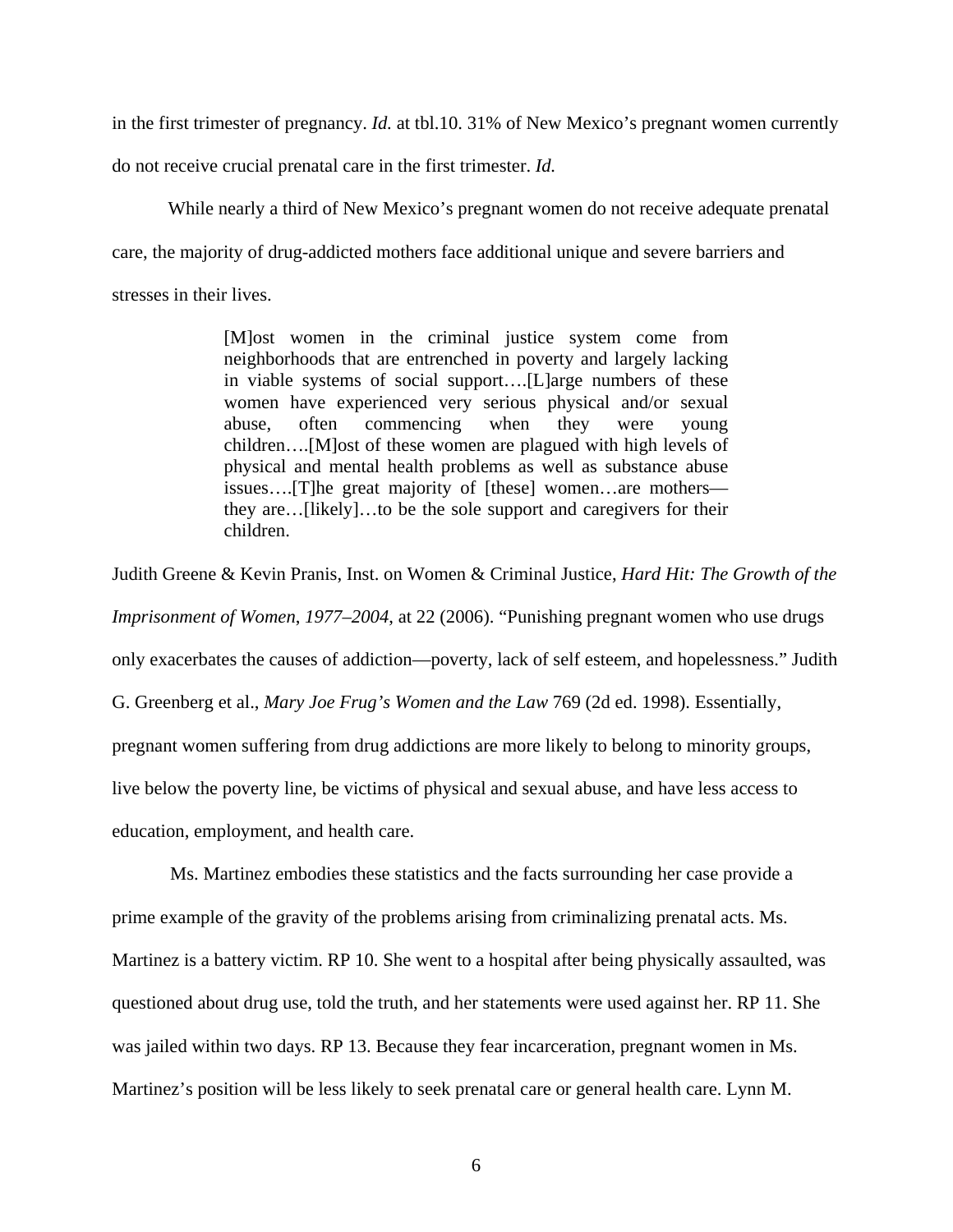Paltrow, ACLU Found., *Criminal Prosecutions Against Pregnant Women* 43 (1992) (*quoting* Amer. Soc'y of Addiction Med., Inc., *Public Policy Statement, Chemically Dependent Women and Pregnancy* (1989) (noting that criminal prosecution of pregnant women "will have an overall result of deterring such women from seeking both prenatal care and chemical dependency treatment, thereby increasing rather than preventing, harm to children and society as a whole") (internal quotation marks omitted).

NMSA 1978, § 30-6-1(D) (1973) should not be interpreted to apply to prenatal acts because it will deter pregnant drug-using women from seeking the proper health care and protection from physical and sexual abuse. The cycle of abuse and victimization these New Mexican women experience would not only continue, it will be magnified and perpetuated by an interpretation of Section 30-6-1(D) that criminalizes prenatal acts. Criminalizing the prenatal acts of pregnant women will disproportionately affect the groups of pregnant women who already receive the least care during pregnancy and who are already most at risk for negative health outcomes. *See infra* Part IV. Thus, criminalization will not benefit the lives and health of New Mexico's children because it will only exacerbate the problem of pregnant women not receiving proper prenatal care.

#### **B. Limiting Women's Reproductive Choices**

Beyond the more obvious negative health consequences caused by a lack of prenatal care, criminalizing giving birth after using substances during pregnancy may lead to a higher incidence of abortions. Because they fear prosecution, pregnant women with substance use histories might choose abortion over the risk of incarceration. This fear of prosecution and incarceration operates as an undue burden on women's reproductive choices.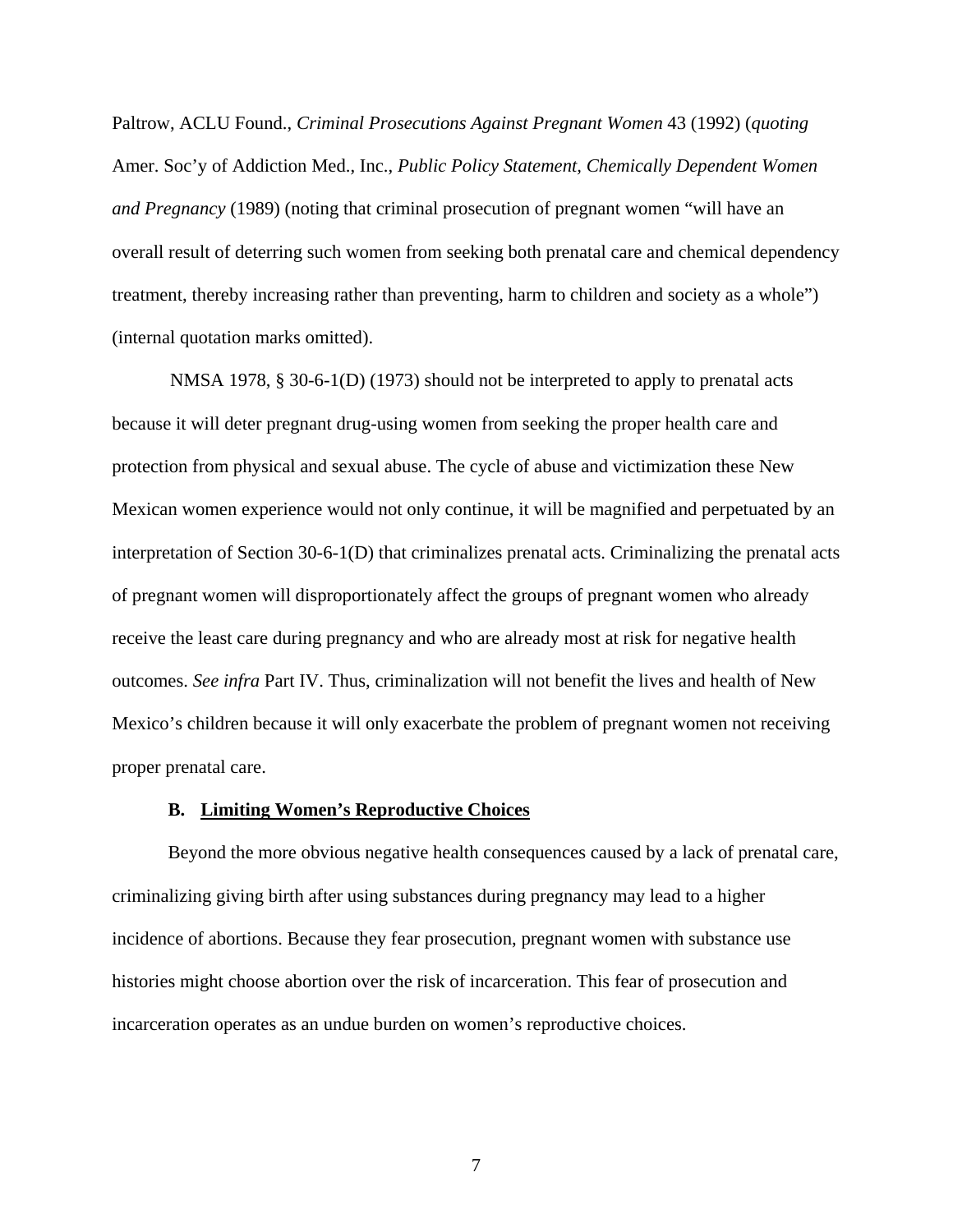Criminalizing the prenatal acts of a New Mexico mother who gives birth after using drugs during pregnancy will allow governmental coercion of a woman's decision whether to carry her pregnancy to term or have an abortion. Thus, the State's proposed interpretation of Section 30-6-1(D) to criminalize prenatal substance use would limit women's reproductive choices. This interpretation would constitute an undue burden on a New Mexico woman's right to choose. "If indeed the woman's interest in deciding whether to bear and beget a child had not been recognized as in *Roe*, the State might as readily restrict a woman's right to choose to carry a pregnancy to term as to terminate it.…" *See Planned Parenthood of Se. Pa. v. Casey*, 505 U.S. 833, 859 (1992). Simply put, the State cannot place undue burdens on a woman's right to carry a pregnancy to term just as it cannot place undue burdens on a woman's right to have an abortion – the right to choose is constitutionally protected. *See id.*

In this instance, the State could prosecute and incarcerate a woman for deciding to carry her pregnancy to term. "When a drug-addicted woman becomes pregnant, she has only one realistic avenue to escape criminal charges: abortion….It is the *choice of carrying a pregnancy to term* that is being penalized." Greenberg et al., *supra*, at 768. This trend has proven true in other states. For example, after North Dakota criminalized similar behavior, a woman who was charged under the statute chose to have an abortion rather than carry the fetus to term. [2](#page-20-0) *See* Paltrow, *supra*, at 30. If the State's argument were to prevail, it would restrict a New Mexico woman's reproductive liberty by creating an undue burden on substance-dependant women by forcing them to either chose to carry the pregnancy to term and be arrested, prosecuted, and incarcerated, or chose to seek an abortion in order to avoid criminal sanctions.

 $\overline{a}$ 

<span id="page-20-0"></span> $2$  While this case involved a woman who was prosecuted while pregnant, the same disincentive to carry the fetus to term would apply were New Mexico to adopt the State's proposed interpretation of NMSA 1978, § 30-6-1(D) (1973).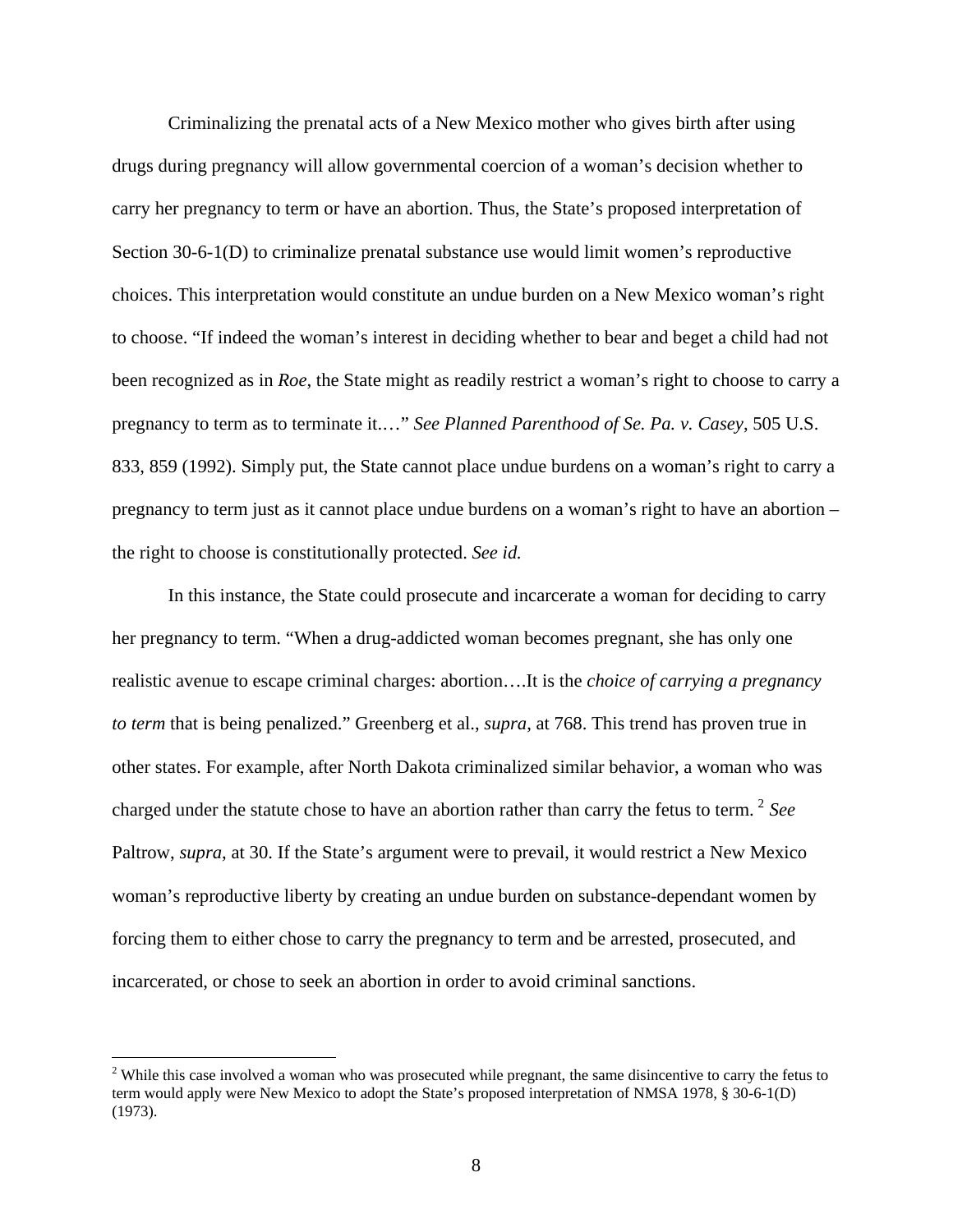Because the State's proposed application of NMSA 1978, § 30-6-1(D) (1973) to women who give birth after using drugs during pregnancy will materially harm the health of the mother and the child, this Court should not interpret Section 30-6-1(D) to apply to Ms. Martinez's conduct. This interpretation will deter pregnant women from seeking crucial prenatal care and will severely limit a New Mexico woman's reproductive choices. Therefore, this Court should uphold the decision of the Court of Appeals and should remand this case with instructions that the charges against Ms. Martinez be dismissed with prejudice.

## **III. NEW MEXICO CHILD ABUSE STATUTE SECTION 30-6-1(D) SHOULD NOT BE INTERPRETED TO APPLY TO WOMEN WHO GIVE BIRTH AFTER HAVING USED SUBSTANCES DURING PREGNANCY, BECAUSE SUCH AN APPLICATION WILL MATERIALLY HARM THE RELATIONSHIP BETWEEN THE MOTHER AND THE CHILD THEREBY DAMAGING THE CHILD'S DEVELOPMENT**

Just as applying NMSA 1978, § 30-6-1(D) (1973) to women who give birth after having ingested substances during pregnancy will force a mother to make poor choices during the prenatal period, incarceration pursuant to the State's proposed interpretation of Section 30-6- 1(D) will also materially harm the relationship between the mother and her child. This, of course, will lead to poor outcomes for children. Incarcerating women who give birth after taking drugs during pregnancy will inflict trauma on the child resulting in a decreased ability to bond with and relate to people, poor performance in school, and psychological damage. Moreover, upon the mother's release from prison, the reunification process will be difficult for the mother and for the child. As the mother searches for avenues to connect with and provide for her child, and as the child struggles to muster the courage necessary to trust his mother, the mother-child relationship suffers and reunification will be affected.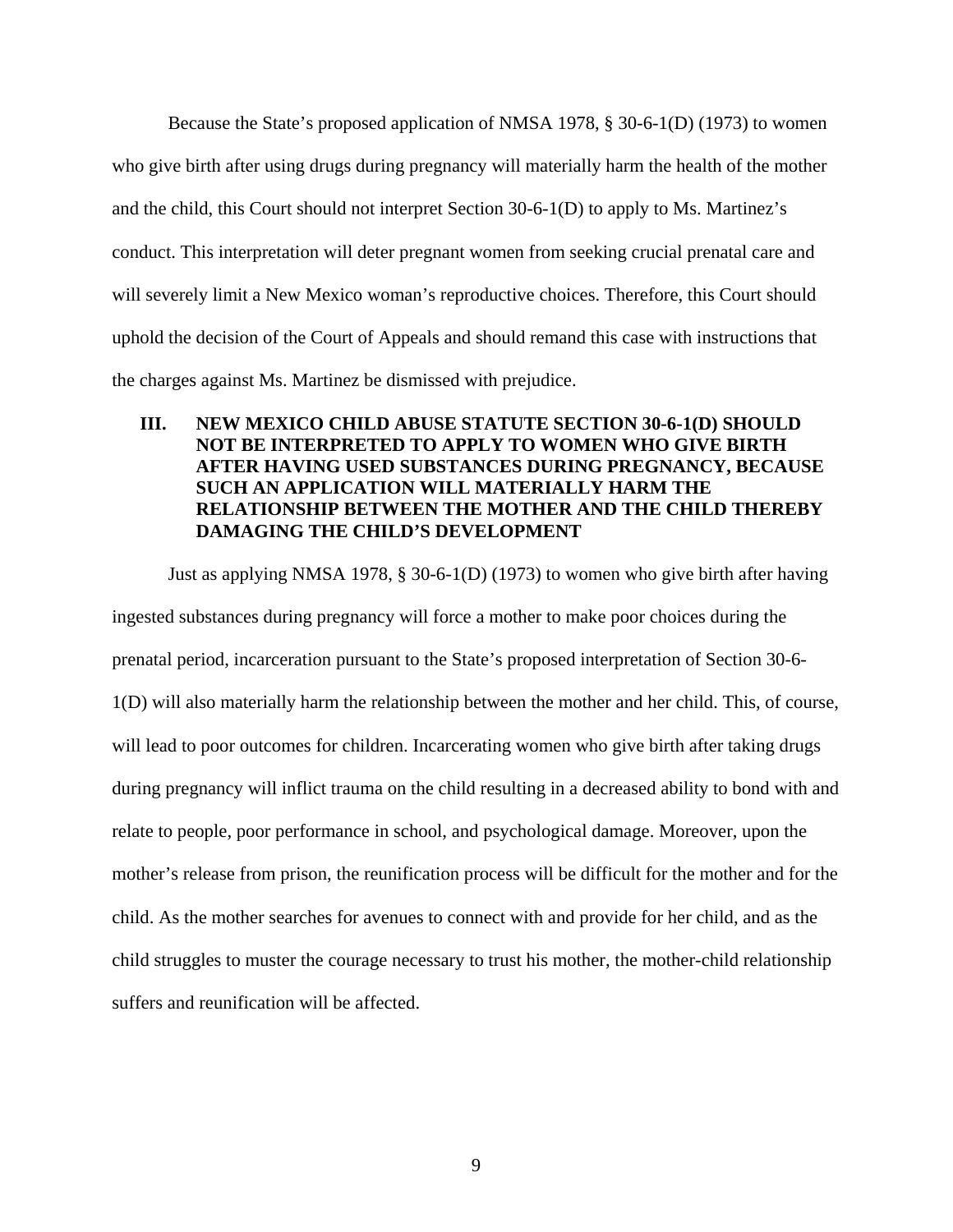#### **A. Negative Effects on the Infant**

Incarcerating a newborn's mother instantly inflicts trauma on the infant and leads to further negative experiences for the child during the term of the mother's imprisonment.<sup>[3](#page-22-0)</sup> Early on in a child's development, it is imperative that he be with his mother to form the necessary bonds of trust in order to begin to explore the world around him. "The newborn infant must rely on those around him to meet his every need….The basic trust in the environment which must be learned during the first year can only develop if the infant has a secure, continuous relationship with one person." Brenda G. McGowan & Karen L. Blumenthal, *Why Punish the Children?: A Study of Children of Women Prisoners* 35 (1978).

While some may argue that a mother substitute can provide this "secure, continuous relationship" for the child while the mother is completing her sentence, "there is strong evidence that suggests that 'if [the infant] is cared for by a number of mother substitutes and does not have a continuing, close relationship with one "mother person," he is likely to develop later problems in his ability to relate to people.'" *Id*. This inability to relate to people can stem from either psychological problems such as anxiety, guilt, shame and fear or negative behavioral manifestations including sadness, withdrawal, low self-esteem, the use of drugs or alcohol, and aggression. *See* Charlene Wear Simmons, Ca. Research Bureau, *Children of Incarcerated Parents* 4 (2000) (citation omitted), *available at*

http://www.library.ca.gov/crb/00/notes/v7n2.pdf. These psychological problems may all be associated with the parent's imprisonment. *See id.* Placement in a single home cannot be

<span id="page-22-0"></span><sup>&</sup>lt;sup>3</sup> "Children of offenders are traumatized by the events relating to parental...arrest.... One role of parents is to help children deal with stressful events and master trauma. When trauma involves parental loss, children also lose their helper, and their ability to address and master trauma is seriously impaired."" Barbara Bloom & David Steinhart, *Why Punish the Children?: A Reappraisal of the Children of Incarcerated Mothers in America* 16 (1993) (*quoting* Ctr. for Children of Incarcerated Parents, *Report No. 6, Children of Offenders* (1992)).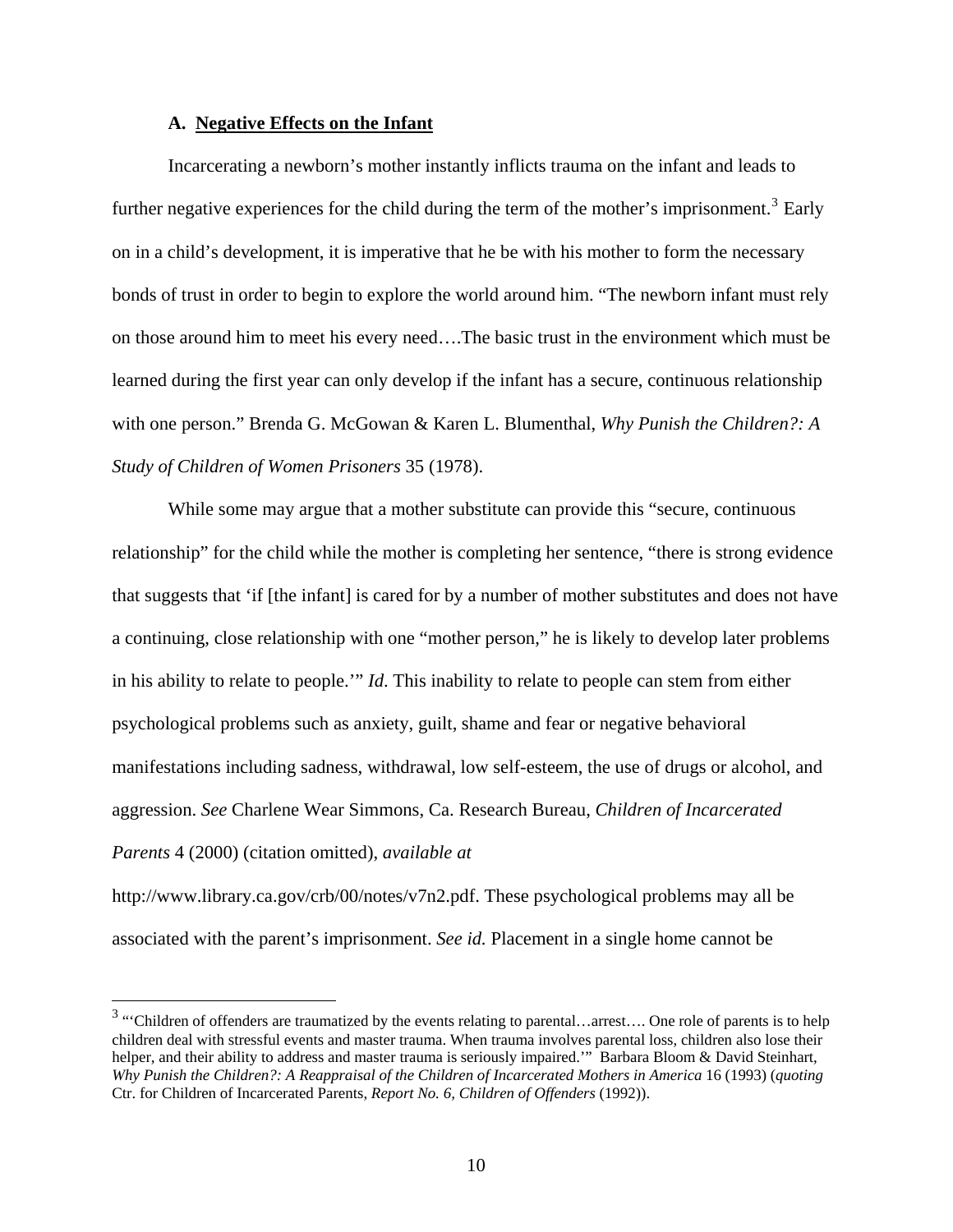guaranteed during the mother's sentence, often resulting in multiple placements, escalating the potential for the child's poor social development. *See infra* Part V.

#### **B. Negative Effects on the School-Aged Child**

 When a mother's conviction leads to a prison sentence, the consequences for the child are severe and include poor performance in school and anti-social behavior. Because of unstable and inconsistent living arrangements, children's school attendance often suffers. Children may be forced to attend new schools depending on the location of their new living arrangement or may not immediately be enrolled in school at all. *See* Ann M. Stanton, *When Mothers Go to Jail* 89– 90 (1980). The students who are unable to attend school lose out on valuable classroom time, and often get behind in graduation requirements. *See id.* at 90–91. Moreover, many children with parents who are incarcerated develop anti-social behavior in school and play. *See id.* at 92. Researchers have found that children whose parents are absent due to incarceration are rated by teachers as below average in social and psychological characteristics. *See id.* at 89 (*citing* S. Freidman & T.C. Estylmen, *The Adjustment of Children of Jail Inmates*, 29 Fed. Probation 55 (1965)). According to Stanton, teachers reported that these children lacked enthusiasm and were often distracted when their mothers were away. *See id.* at 92. "[Other teachers] reported children being sullen and still others more aggressive and with occasional tantrums." *Id.*

 When the mother is released from prison and becomes the primary caretaker for the child, the child's understanding of his environment is severely damaged. Somehow, he must reconstruct the understanding and trust previously formed with his mother-substitute and transfer that understanding and trust to his mother. This is an extremely difficult task for a young child and places significant strain on the reunification process. While the mother is in prison, it is difficult for her to maintain a relationship with her children. She may be incarcerated at a facility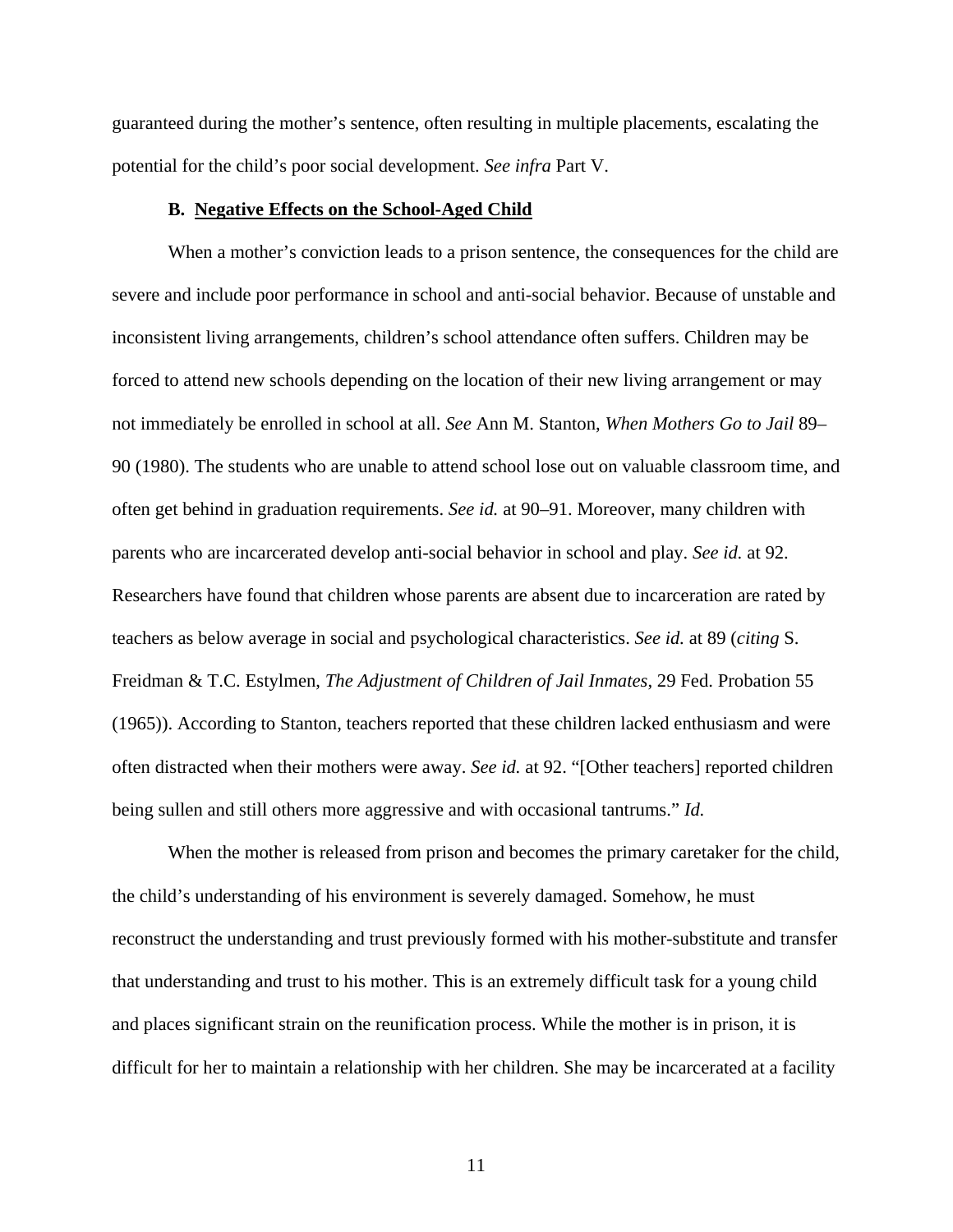far from the child, making it hard on the child's caregivers to arrange visits. *See* Simmons, *supra*, at 5. Additionally, caregivers may refuse to return the child or may move without informing the mother. McGowan & Blumenthal, *supra*, at 20. In either case, the relationship between mother and child is damaged and is difficult to repair upon the mother's release.

#### **C. Negative Effects on the Mother-Child Relationship and Reunification Process**

A mother, recently released from prison, faces a uniquely stressful situation. Aside from attempting to self-rehabilitate, she must also find some means to provide basic necessities for her family. "The need for economic independence is the first major difficulty confronted on the release from prison.…" McGowan & Blumenthal, *supra*, at 20. When women are released from prison they often have no means to provide for themselves or their children. The prison experience affects women's ability to provide for their families, and "because of the dependency fostered by prison life, many women feel uncertain about their capacity to manage their own lives." *Id.*

 Additionally, psychological trauma is inflicted on the child upon reunification: he may not remember his mother, he may be angry or hurt because his mother has been away; or he may feel rejected because he believes that his mother left voluntarily. *Id.* The child also feels the mother's stress during the post-release reunification period. For example, when the mother has little money and works extra hours, the child interprets this as less time she can devote to him, not understanding the dire situation his mother is facing in the job market. Stanton, *supra*, at 116. As a child reacts to the stress he sees in his mother, the child's behavior becomes even more unpredictable. *Id.*

 Inflicting these consequences on the mother and child through the State's proposed application of Section 30-6-1(D) will result in damage to the mother-child relationship. First,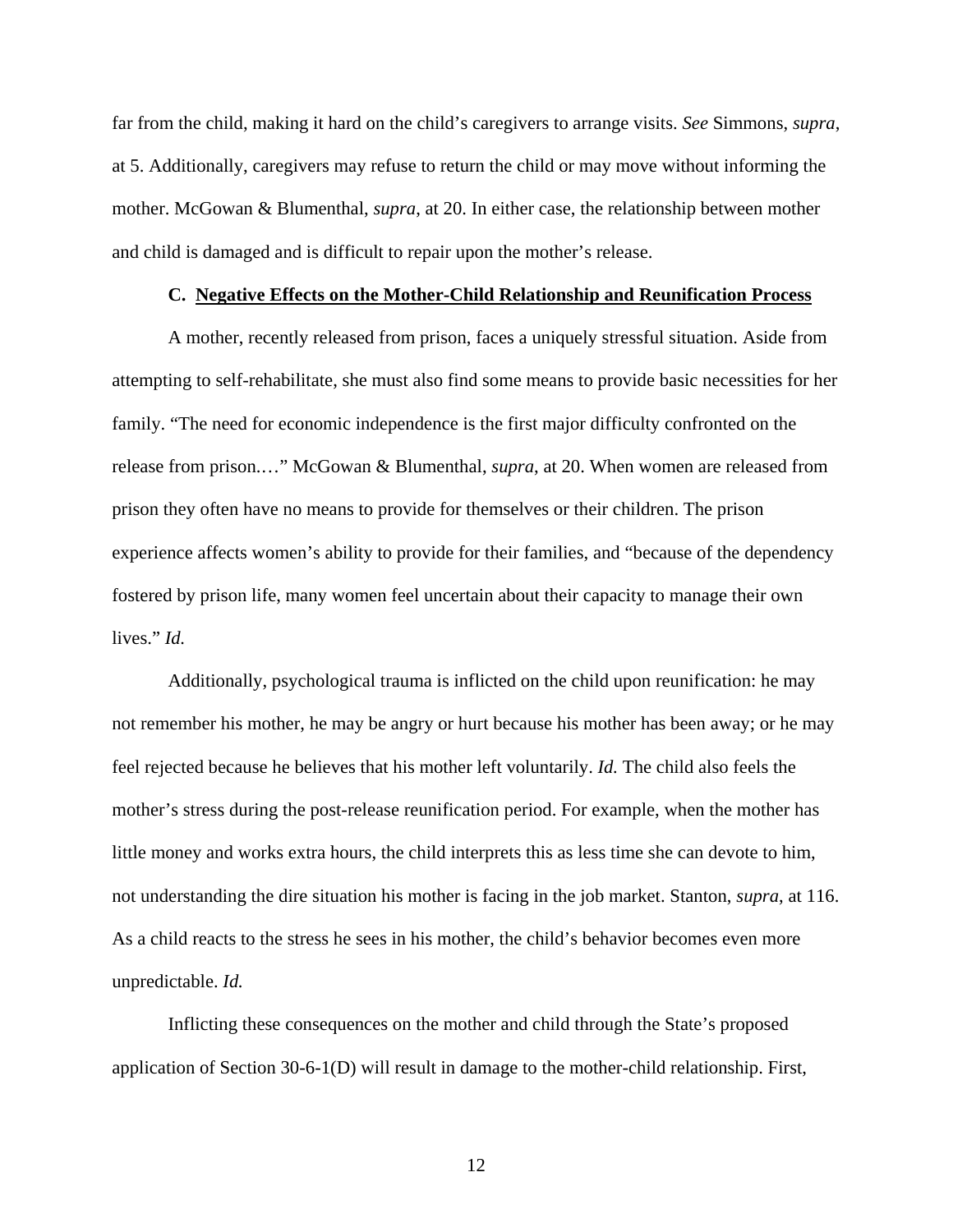such an application will result in damage to the development of the infant. Second, such an application will negatively impact the school-aged child. Finally, such an application will result in a psychologically difficult reunification process for both the mother and the child. The State's interpretation of NMSA 1978, § 30-6-1(D) (1973) should not be applied to Ms. Martinez's conduct or to other women in similar circumstances, because such an application will have negative implications for the child. Therefore, this Court should uphold the decision of the Court of Appeals and should remand this case with instructions that the charges against Ms. Martinez be dismissed with prejudice.

### **IV. NEW MEXICO CHILD ABUSE STATUTE SECTION 30-6-1(D) SHOULD NOT BE INTERPRETED TO APPLY TO WOMEN WHO GIVE BIRTH AFTER HAVING USED SUBSTANCES DURING PREGNANCY, BECAUSE SUCH AN APPLICATION WILL LIKELY HAVE A DISPARATE IMPACT ON LOW INCOME WOMEN, WOMEN OF COLOR, AND THEIR CHILDREN BECAUSE LOW INCOME WOMEN AND WOMEN OF COLOR ARE MORE LIKELY TO BE PROSECUTED**

NMSA 1978, § 30-6-1(D) (1973) should not be interpreted to apply to women who give birth after having used substances during pregnancy because the devastation described in the previous section will likely have a disparate impact on low income women, women of color, and their children. Low income women and women of color are more likely to be prosecuted under this statute, because their doctors are more likely to seek state intervention for substance use by low income women and women of color than for other women. Low income women and women of color, who are currently over represented in the criminal justice system, are more likely to be incarcerated for drug use and drug sales than are white women. Additionally, most incarcerated women come from economically distressed communities with little or no support. Finally, because the State's interpretation of the statute would have a disparate impact on low income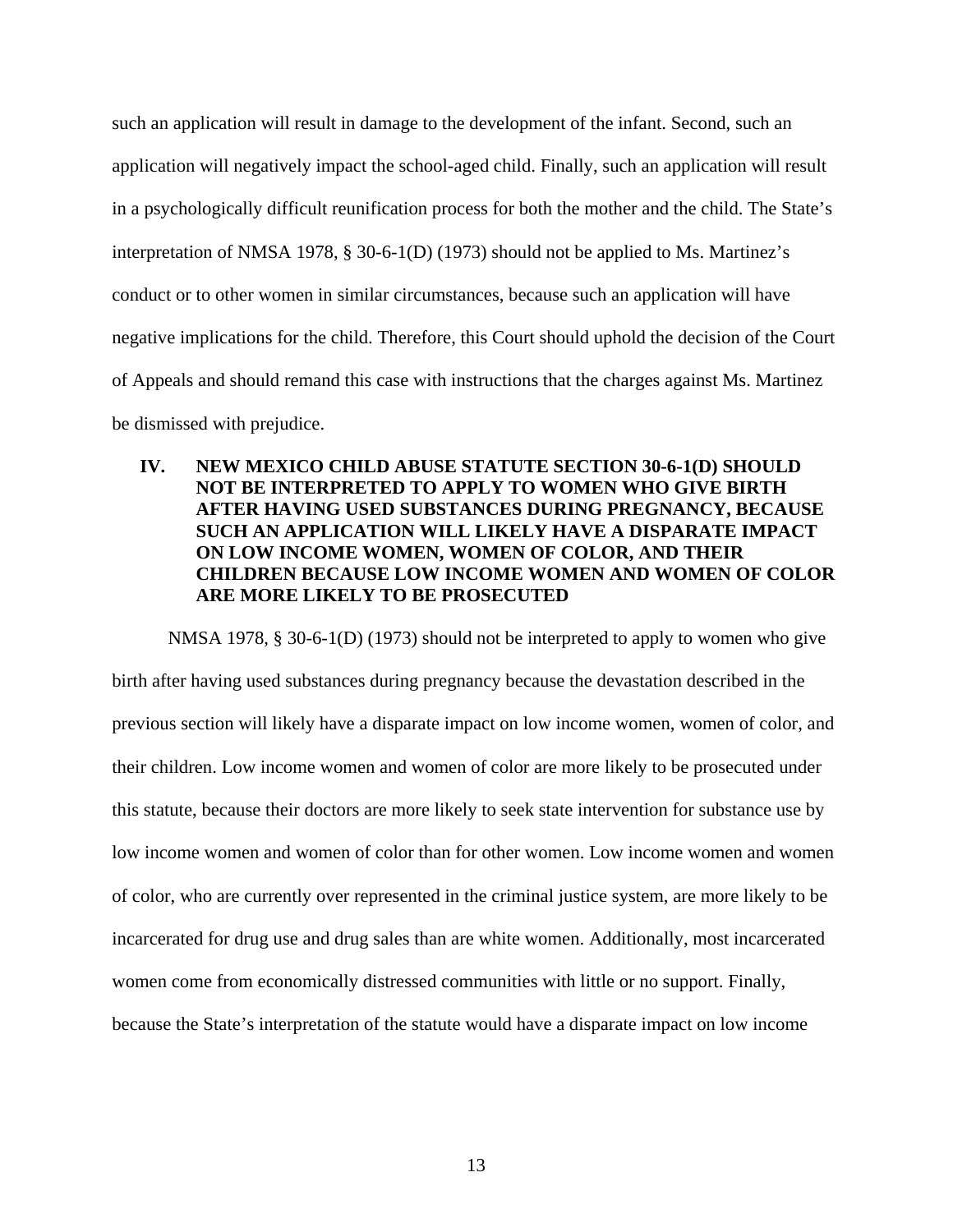women and women of color, there would be a concomitant impact on their children as described in the previous section. *See supra* Part III.

Low income women and women of color are more likely to be prosecuted under the State's proposed interpretation, because studies show that doctors are more willing to pursue state intervention when treating women from a lower socioeconomic class or women of color. "Selective testing of pregnant women of color for drug use and heightened surveillance of poor mothers of color in the context of policing child abuse and neglect exacerbate these racial disparities for women." ACLU et al., *Caught in the Net: The Impact of Drug Policies on Women and Families*, Executive Summary (2005), *available at* http://www.fairlaws4families.org/finalcaught-in-the-net-report.pdf. In a national survey, 81% of the women who were referred for court ordered obstetrical intervention were African American, Asian, or Hispanic. Cheryl E. Amana, *Drugs, Aids and Reproductive Choice: Maternal-State Conflict Continues Into the Millennium*, 28 N.C. Cent. L.J. 32, 34 (2005) (*citing* Veronika E.B. Kolder et al., *Court Ordered Obstetrical Intervention*, 316 New Eng. J. Med. 1192, 1193–94 (1987)). The study showed that "doctors tend to communicate with their private white patients when conflict arises during treatment, but are more inclined to use the courts for treatment conflicts when dealing with poor patients, patients of color and/or patients with language barriers." *Id.* Therefore, because many doctors are more willing to refer low income women and women of color to the authorities when drug abuse is suspected, low income women and women of color are more likely to be prosecuted under the State's proposed interpretation of NMSA 1978, § 30-6-1(D) (1973).

Low income women and women of color are already overrepresented in the criminal justice system. The fact that low income women and women of color have a higher likelihood of being prosecuted and subsequently incarcerated under the State's interpretation of the statute will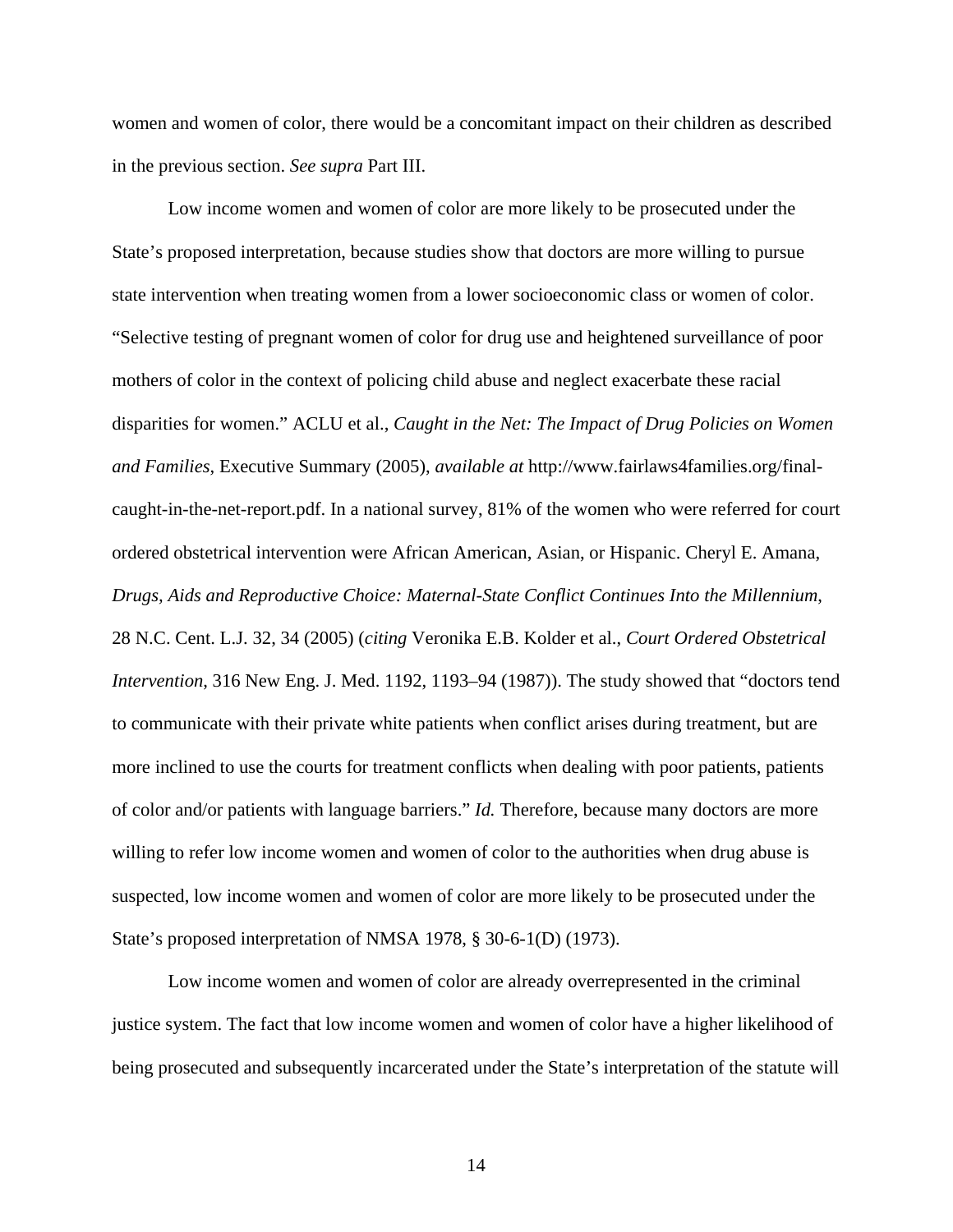only aggravate this situation. A Bureau of Justice study estimated that the chance of imprisonment for African Americans is 16.2%, 9.4% for Hispanics, and 2.5% for whites. Anne Morrison Piehl, Bert Useem, & John J. Dilulio, Jr., Ctr. for Civic Innovation, *Right-Sizing Justice: A Cost-Benefit Analysis of Imprisonment in Three States* 3 (1999). According to the Prison Policy Initiative, Latinos are overrepresented in prisons and jails in New Mexico. Prison Policy Initiative, http://prisonpolicy.org/graphs/NM\_Latino.html. While 42.1% of the total population of New Mexico was Hispanic in 2000, the data compiled by the Prison Policy Initiative shows that 57.3% of the incarcerated population in New Mexico was Hispanic in that year. *Id.* Application of this statute to women of color will only exacerbate the racial and economic disparities already present in the New Mexico prisons and jails.

Not only are women of color more likely to be incarcerated than white women, women of color are more likely to be incarcerated for drug use and drug sales than are white women. Women of color use drugs at rates equal to, or lower than, those of white women. ACLU et al., *supra*, at 17; *see also* Josephine Gittler, *The American Drug War, Maternal Substance Abuse and Child Protection: A Commentary*, 7 J. Gender Race & Just. 237, 249 (2003) ("Illegal drug use by pregnant women cuts across racial and class lines. However, illegal drug use by pregnant women has been portrayed…as a problem of crack use by African-American pregnant women, living in poverty….This portrayal mirrors, and at the same time reinforces, negative race and class-based stereotypes about these women.") (footnote omitted). While the rate of drug use is largely the same among racial and class lines, women of color and women from lower socioeconomic classes feel the effects of drug laws more harshly than other women. *Id.* "In 1997, 44% of Hispanic women and 39% of African American women incarcerated in state prison were convicted of drug offenses, compared to 23% of white women…." *Id.* at 1. Nationally, "[a]n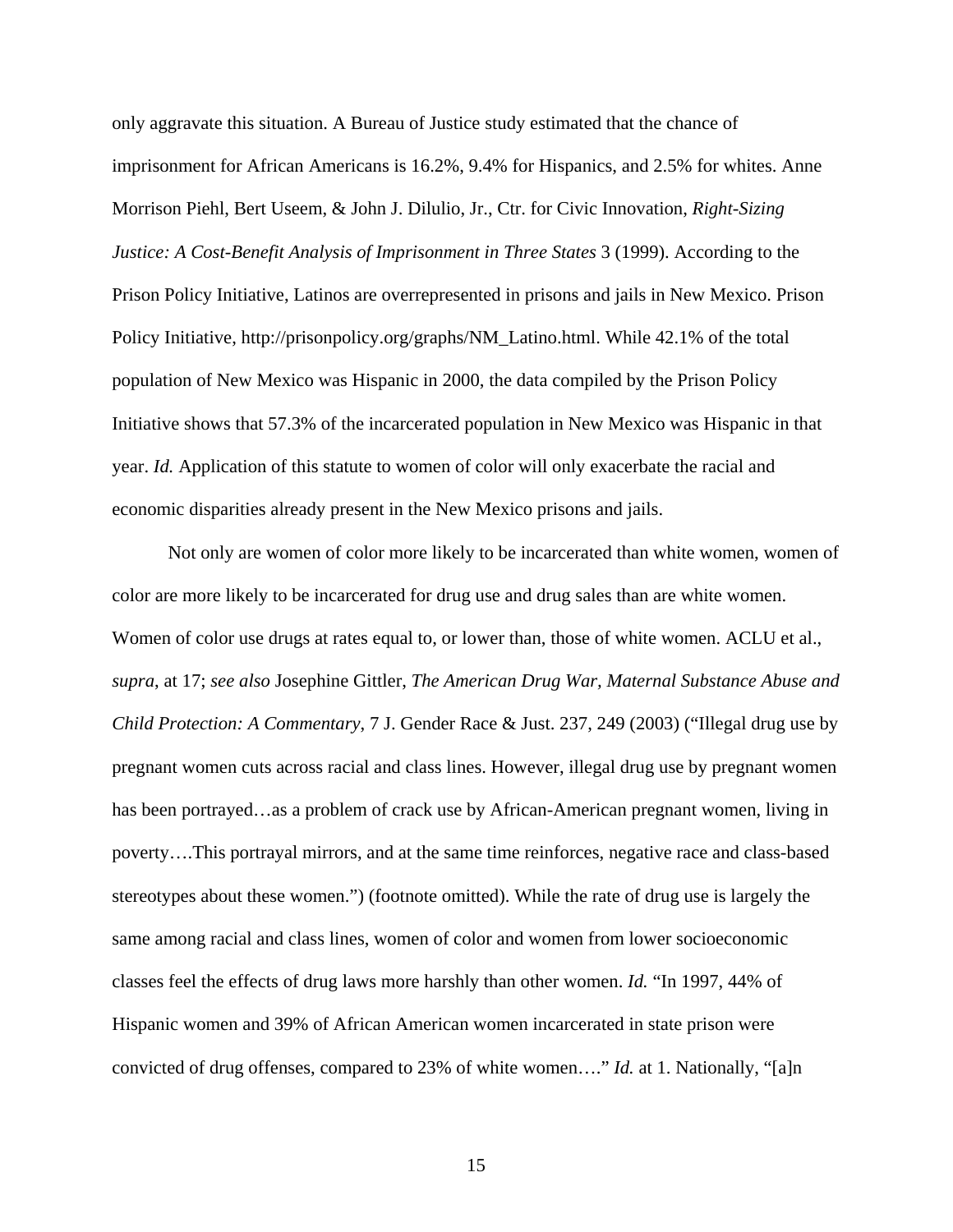overall increase of 433 percent in the female drug prisoner population between 1986 and 1991 was comprised of a 241 percent increase for white women, a 328 percent increase for Latina women, and a staggering 828 percent increase for African American women." Greene & Pranis, *supra*, at 24. "Yet despite their roles as relatively minor players in the drug trade, women disproportionate numbers of them African American and Latina—have been 'caught in the net' of increasingly punitive policing, prosecutorial, and sentencing policies." *Id.* Because low income women and women of color are more likely to be incarcerated for drug offenses, the application of NMSA 1978, § 30-6-1(D) (1973) to women who give birth after using substances will only contribute to the racial and socioeconomic disparities in the New Mexico criminal justice system.

Further, most incarcerated women come from "economically distressed communities lacking in social supports." Greene & Pranis, *supra*, at 22. Many of these women turn to substance abuse to "ease the pain and suffering brought about by the circumstances of their life histories." *Id.* Poverty continues to be a systemic problem for New Mexico women and for women of color in particular. In 1999, 34.1% of Native American women, 22.8% of Hispanic women, and 19.4% of African American women in New Mexico were living at or below the poverty line. *See* Inst. for Women's Policy Research, *The Status of Women in the States*, tbl.7, *available at* http://www.iwpr.org/States2004/PDFs/National.pdf. In 2004, in Lea County, New Mexico, the county where Ms. Martinez resides, 17.6% of people lived below the poverty line. *See* USDA, Econ. Research Serv., *2004 County Level Poverty Rates for NM*, *available at* http://www.ers.usda.gov/data/povertyrates/povlistpct.asp?st=nm&view=percent. Additionally, in 2004, in Lea County, 23% of children under eighteen lived below the poverty line. *Id.* Further, Hobbs has only two substance abuse treatment centers. U.S. Dep't of Health & Human Servs.,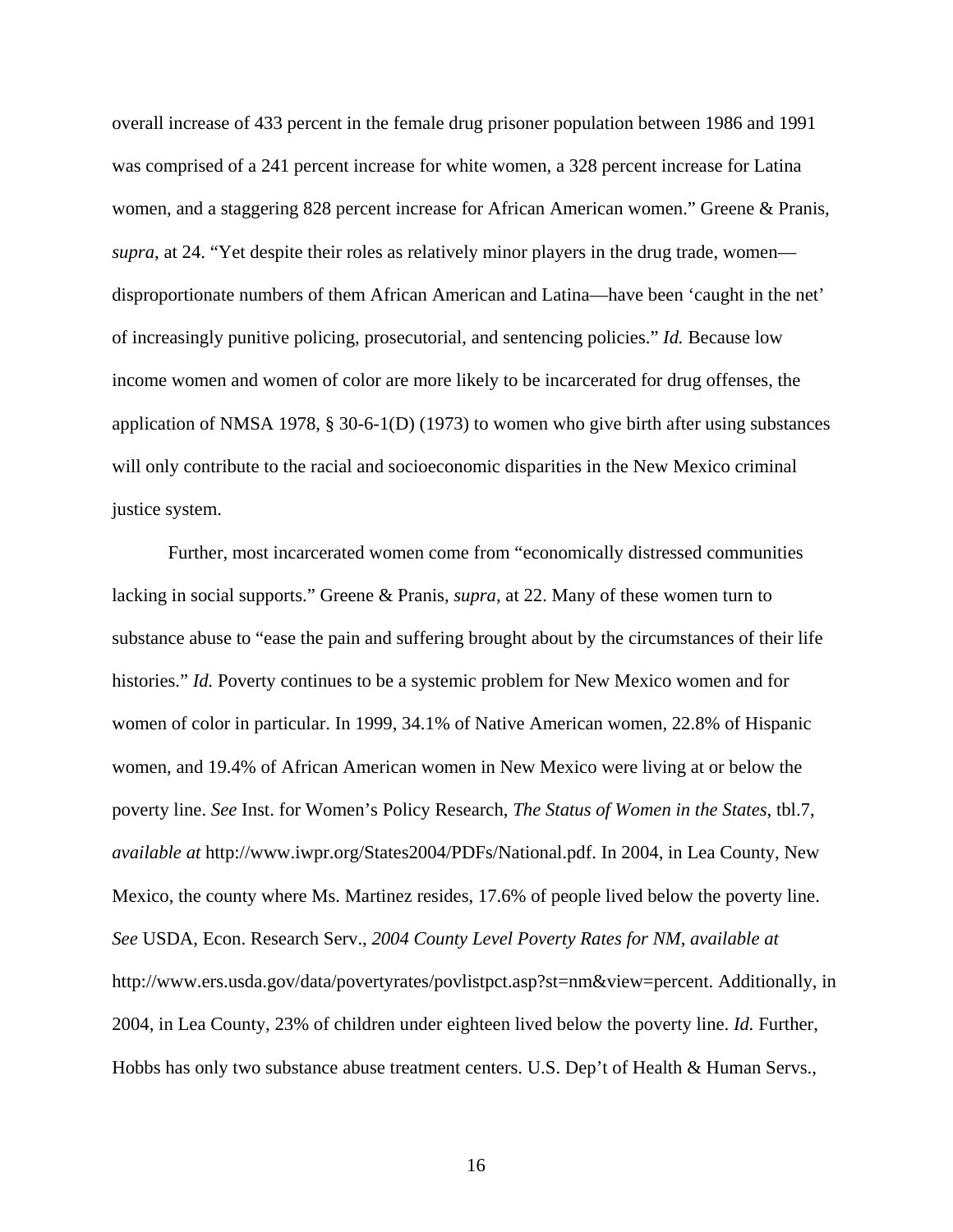SAMHSA, *State Profile - New Mexico, National Survey of Substance Abuse Treatment Services*  3, *available at* http://wwwdasis.samhsa.gov/webt/state\_data/NM04.pdf. This lack of access to treatment is especially disturbing "[i]n smaller municipalities, such as Hobbs and Silver City, [where] crack cocaine use and distribution is at a level that is considered dangerous to the quality of life." U.S. Drug Enforcement Admin., *State Factsheets*,

http://www.dea.gov/pubs/state\_factsheets.html.

Data compiled on women offenders underscores the reason why NMSA 1978, § 30-6- 1(D) (1973) should not be interpreted to women in Ms. Martinez's situation. She fits the profile of women offenders who are "disproportionately women of color, [i]n their early to mid-30s, [m]ost likely to have been convicted of a drug-related offense, …, [s]urvivors of physical and/or sexual abuse, …, [i]ndividuals with significant substance abuse problems, [and] [u]nmarried mothers of minor children." Greene & Pranis, *supra*, at 25. Like the women described in *Hard Hit*, Ms. Martinez is a Hispanic thirty-four year old single mother, with few assets. RP 16. Ms. Martinez has very few resources available to her. RP 16–17. She has no car, she reported annual income of only \$3,600, and she was found to be indigent by the indigent defense services. RP 16–17. Ms. Martinez resides in Hobbs, New Mexico, where according to the DEA, "crack cocaine use … is at a level that is considered dangerous to the quality of life." U.S. Drug Enforcement Admin., *supra*. What makes Ms. Martinez's plight even more desperate is the fact that Hobbs has only two drug treatment centers. *See* SAMHSA, *supra*. Therefore, the State's attempted prosecution of Ms. Martinez is representative of the disparate impact that the State's proposed interpretation of the statute will have on low income women and women of color.

Not only will the State's proposed interpretation of this statute have a disparate impact on low income women and women of color, prosecution of these women will consequently have a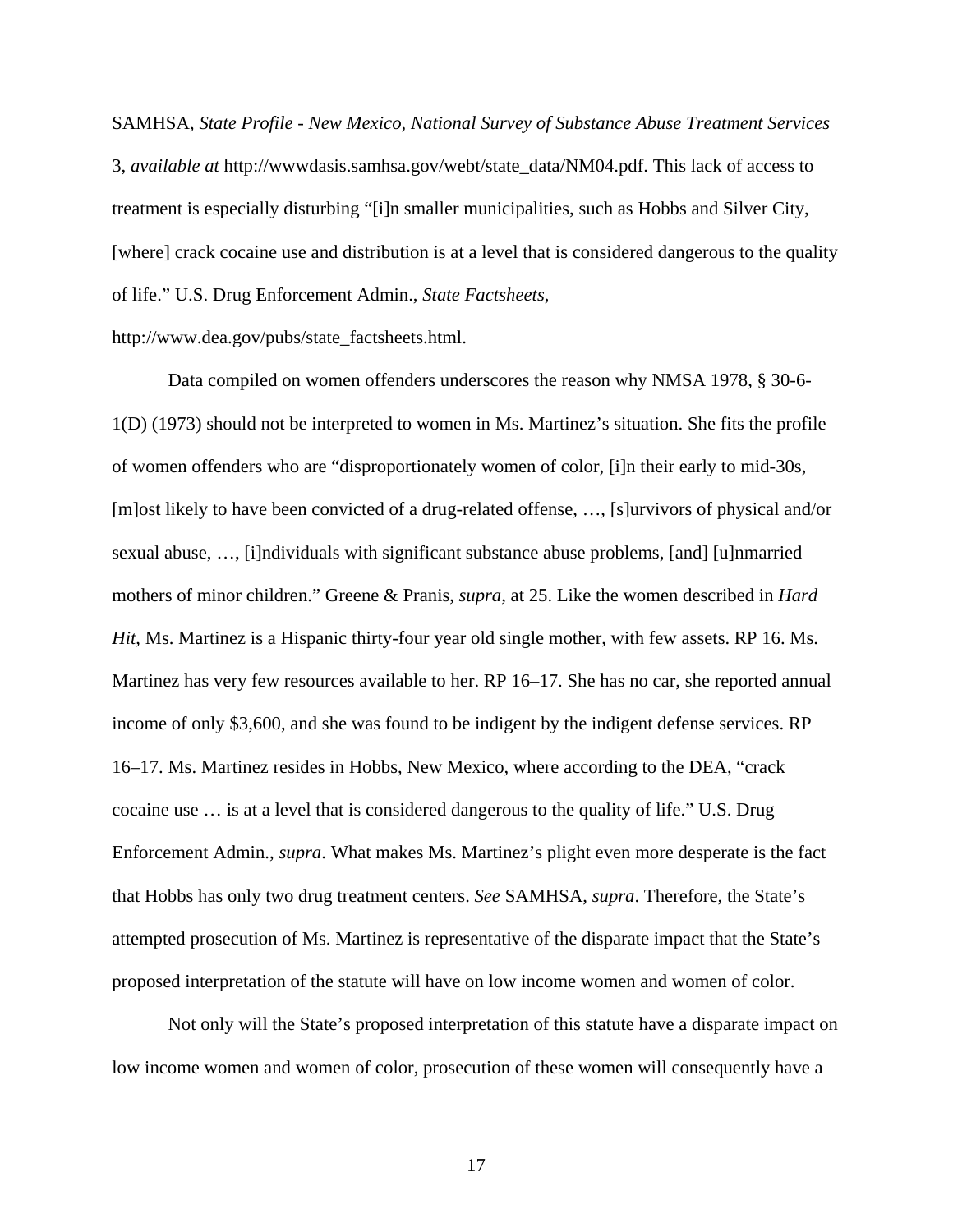disparate impact on minority children. There is a direct correlation between the race, class, and gender of the incarcerated parent and the likelihood of the child entering the foster care system. *See* ACLU et al., *supra*, at 50. As a result, these minority children are more likely to be relegated to the child welfare system, increasing the likelihood that they will one day find themselves in Ms. Martinez's position, thereby reinforcing the cycle of disparate impact. *See infra* Part V.

Because prosecuting women who give birth after using substances while pregnant will have a disproportionate impact on low income women or women of color, this Court should not interpret Section 30-6-1(D) to apply to Ms. Martinez's conduct. Incarcerating Ms. Martinez and other women in her position would only exacerbate the existing disparities in the State of New Mexico. Further, incarcerating women of color and low income women will have a disparate impact on low income children and children of color. Therefore, this Court should uphold the decision of the Court of Appeals and should remand this case with instructions that the charges against Ms. Martinez be dismissed with prejudice.

### **V. NEW MEXICO CHILD ABUSE STATUTE SECTION 30-6-1(D) SHOULD NOT BE INTERPRETED TO APPLY TO WOMEN WHO GIVE BIRTH AFTER HAVING USED SUBSTANCES DURING PREGNANCY, BECAUSE SUCH AN APPLICATION WILL OVERWHELM NEW MEXICO'S FOSTER CARE SYSTEM BY PLACING MORE CHILDREN IN FOSTER CARE FOR LONGER PERIODS OF TIME**

Finally, a cost-benefit analysis cautions against applying NMSA 1978, § 30-6-1(D)

(1973) to mothers who give birth after using substances during pregnancy. This Court should not uphold such an application, because such an application will cause more children to be placed in foster care for longer periods of time. This increase in placement, in turn, will further burden New Mexico's foster care system. Additionally, this increased placement will likely inhibit the New Mexico Children, Youth, and Families Department's (CYFD) ability to meet the national foster care goals upon which federal funding depends. New Mexico's children will ultimately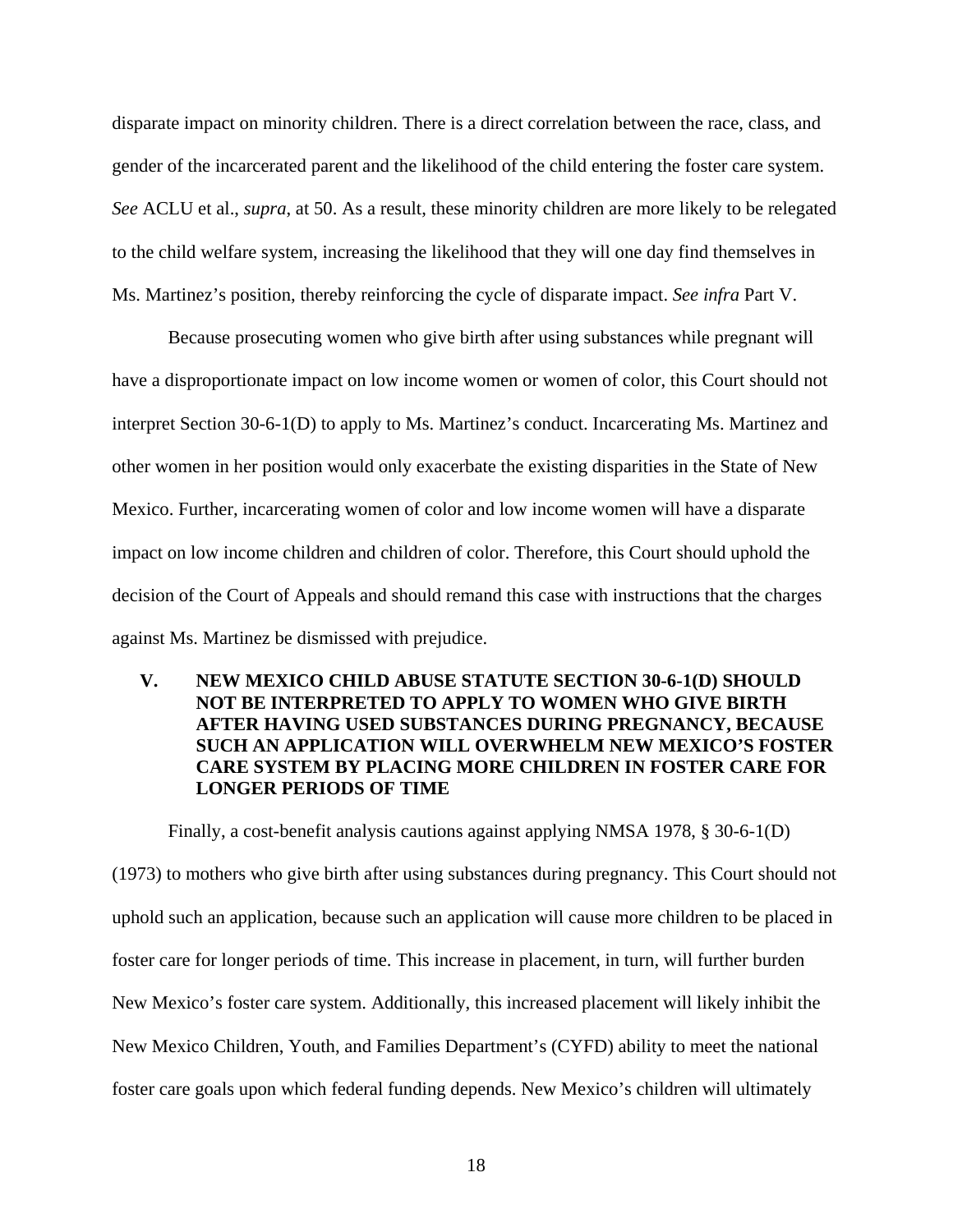bear the burden as the foster care system becomes overwhelmed by the increased number of children placed in its care.

Incarcerating women who give birth after using substances during pregnancy will likely lead to an increase in foster care placements, because incarceration increases the probability that these children will be left without caregivers when their mothers are jailed. Indeed, Ms. Martinez is herself a single mother whose child was placed in foster care when she was arrested. RP 9–10. In 1998, 44% of all births in New Mexico were to single mothers. N.M. Dep't of Health, N.M. Comm'n on the Status of Women, *New Mexico Women's Health Profile* 10 (2001). In 2001, 88% of incarcerated New Mexico women were single mothers, compared to 75% of incarcerated women nationally. N.M. Dep't of Health, *supra*, at 8. When single women are incarcerated, their children are often left without caregivers, and as a result must enter the foster care system. $4$ 

 This potential increase in the number of children in foster care as a result of incarceration will further burden the currently strained New Mexico foster care system. Although foster care placements are currently decreasing at the national level,<sup>[5](#page-31-1)</sup> between January 2003 and June 2006, the number of children in New Mexico's foster care system increased by 31%. N.M. Citizen Review Bd., *2007 Annual Report and Recommendations* 3 (2007). From June 30, 2005 to June 30, 2006, New Mexico's foster care system served 4,628 children. N.M. Children, Youth, & Families Dep't, *Protective Services Fact Book, Second Quarter 2006*, at 16 (2006). Further increases in these numbers represent a significant financial burden on the system in light of the fact that, in 1996, the annual cost per foster child averaged \$6,000. Shelley Waters Boots & Rob

 $\overline{a}$ 

<span id="page-31-0"></span><sup>4</sup> For more information, see ACLU et al., *Caught in the Net: The Impact of Drug Policies on Women and Families* 50–51 (2005), *available at* http://www.fairlaws4families.org/final-caught-in-the-net-report.pdf. <sup>5</sup>

<span id="page-31-1"></span><sup>&</sup>lt;sup>5</sup> In 2002, there were 533,000 children in foster care. *See* U.S. Dep't of Health & Human Servs., *Adoption and Foster Care Analysis and Reporting System (AFCARS) Report 12* (2006). In 2005, there were 513,000 children in foster care. *See* U.S. Dep't of Health & Human Servs., *Adoption and Foster Care Analysis and Reporting System (AFCARS) Report 13* (2006).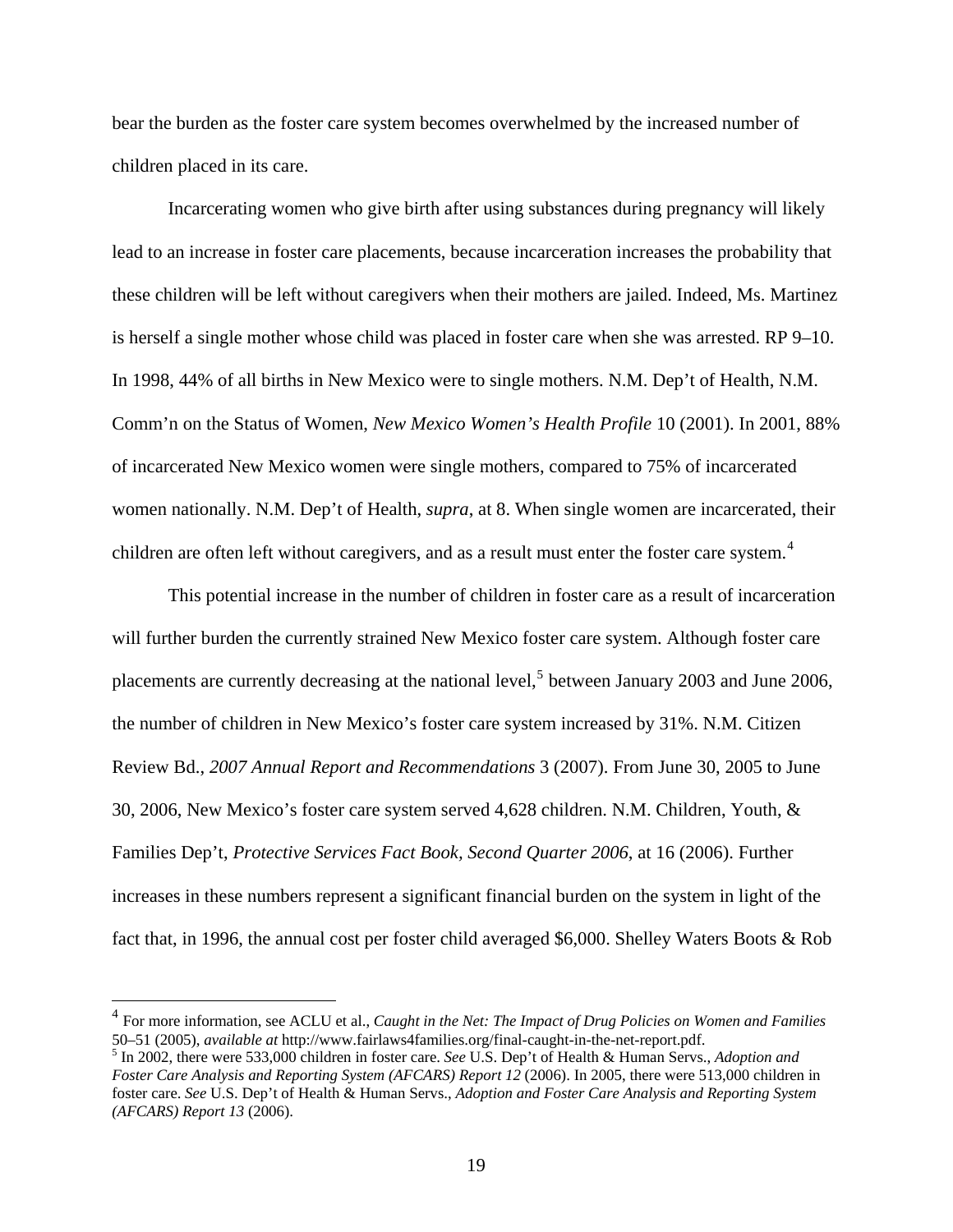Green, Urban Inst., *Family Care or Foster Care? How State Policies Affect Kinship Caregivers* 1 (1999). According to the New Mexico Citizen Review Board, the strain on CYFD and the courts is "immense." N.M. Citizen Review Bd., *supra*, at 3. This burden will manifest itself in increased social worker caseloads, shortages in available foster homes, and an overall decrease in the quality of care children in the New Mexico foster care system receive. *See* N.M. Legislative Fin. Comm., *Fiscal Impact Report*, *S.B. 1022*, at 3 (2005).

 Not only will an increase in the number of children in foster care strain system resources, it will inhibit New Mexico's ability to meet national foster care performance standards in the area of permanency, thus threatening New Mexico's federal foster care funding.<sup>[6](#page-32-0)</sup> The Adoption and Safe Families Act of 1997 (ASFA) establishes the three foster care system goals of 1) safety, 2) permanence, and 3) well-being. Adoption and Safe Families Act of 1997, Pub. L. No. 105-89, 111 Stat. 215. The regulations that implement the Act condition federal matching funds on each state's progress toward performance standards for outcome measures designed to accomplish each of these three goals. 45 C.F.R. § 1355.34 (2006). The permanency outcome measures include: Increasing permanency for children in foster care, reducing time in foster care to adoption, and reducing time in foster care to reunification without increasing re-entry. *See* Dep't of Health & Human Servs., Admin. for Children & Families, *Achieving Permanency-Related Outcomes for Children in Foster Care*, *available at*

http://www.acf.hhs.gov/programs/cb/pubs/cwo03/chapters/chapterthree2003.htm.

 $\overline{a}$ 

New Mexico's ability to meet national performance standards in the area of permanence will be inhibited in several ways. First, incarceration could result in a termination of parental rights as mandated by ASFA, which, in turn could affect CYFD's ability to meet standards for

<span id="page-32-0"></span> $6$  For a discussion of the effects of incarceration of mothers on the foster care system, see Miriam Ehrensaft et al., Vera Inst. of Justice, *Patterns of Criminal Conviction and Incarceration Among Mothers of Children in Foster Care in New York City* 2 (2003).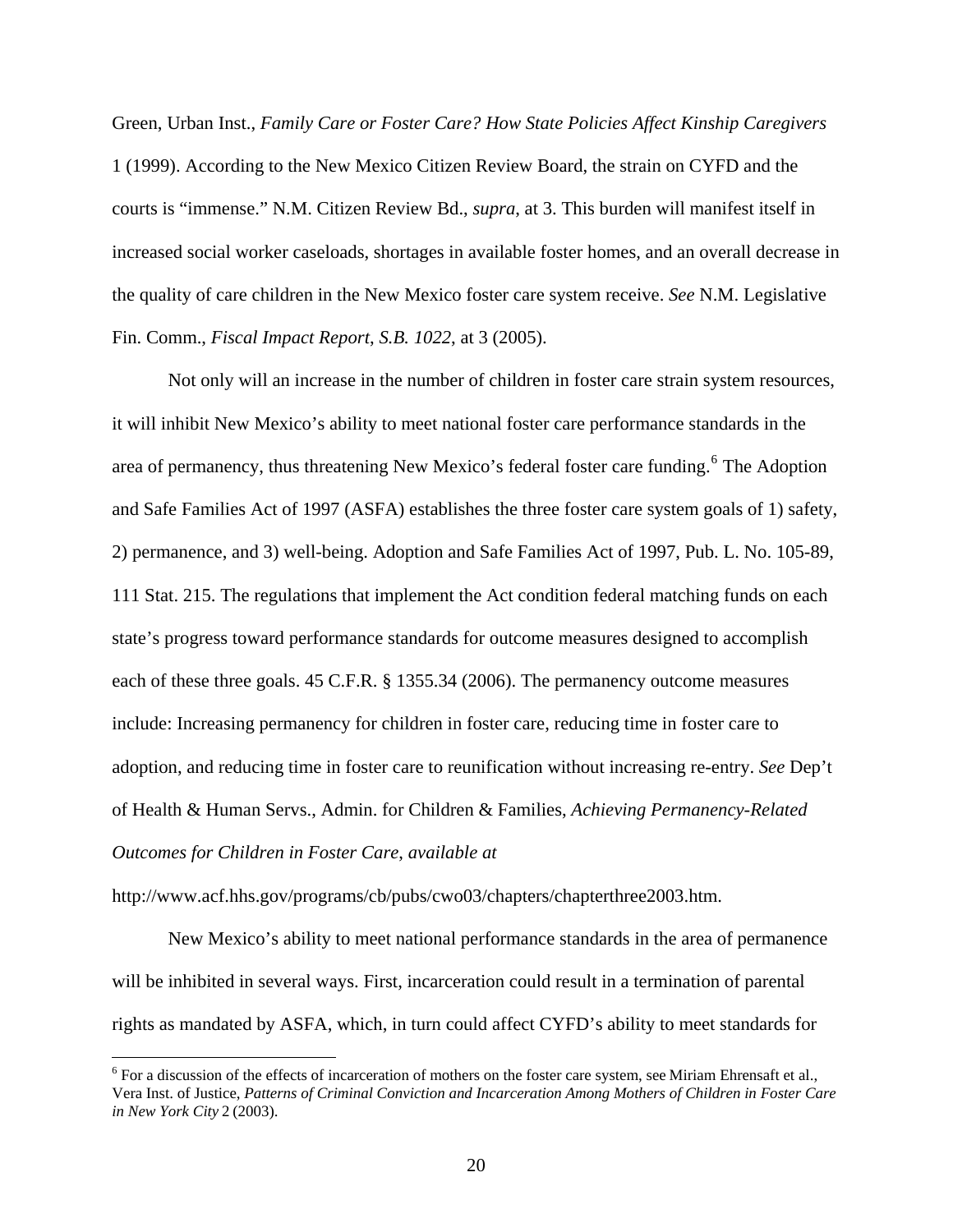the permanency outcome measures of increasing permanency for children in foster care and reducing time in foster care while awaiting adoption. Second, even if parental rights are not terminated as an indirect result of incarceration, jailing mothers could inhibit CYFD's ability to meet standards for the permanency outcome measure of reducing time in foster care while awaiting reunification without increasing re-entry.

ASFA requires states to terminate parental rights for parents of children who have been in foster care for fifteen out of the previous twenty-two months so that these children may be adopted into a permanent family situation. 42 U.S.C. § 675(5)(E) (2000). New Mexico's termination of parental rights statute is consistent with these requirements. NMSA 1978, § 32A-5-15 (1993) & NMSA 1978, § 32A-5-18 (1993). An offense under Section 30-6-1carries with it a basic sentence of three to eighteen years. *See* NMSA 1978, § 30-6-1 (1973); NMSA 1978, § 31-18-15 (2005). Indeed, Ms. Martinez was sentenced to three years with one year suspended under NMSA 1978, § 30-6-1 (1973). RP 54. A sentence of this length could therefore lead to the eventual termination of Ms. Martinez's parental rights pursuant to ASFA.

Termination of parental rights could affect CYFD's ability to satisfy permanency outcome measures designed to meet the outcome of increasing permanency for children in foster care. Among other things, outcome measures for the outcome of increasing permanency in foster care include the percentage of children exiting foster care who are reunified with their families, adopted, or enter a legal guardian's care. *See* U.S. Dep't of Health & Human Servs., *Achieving Permanency-Related Outcomes for Children in Foster Care*, *supra*. In the first quarter of 2006, 63.9% of children exiting foster care in New Mexico were reunified with their parents. N.M. Children, Youth, & Families Dep't, *supra*, at 19. If the reunification option is removed due to termination of parental rights, the percentage of children exiting foster care to a permanent home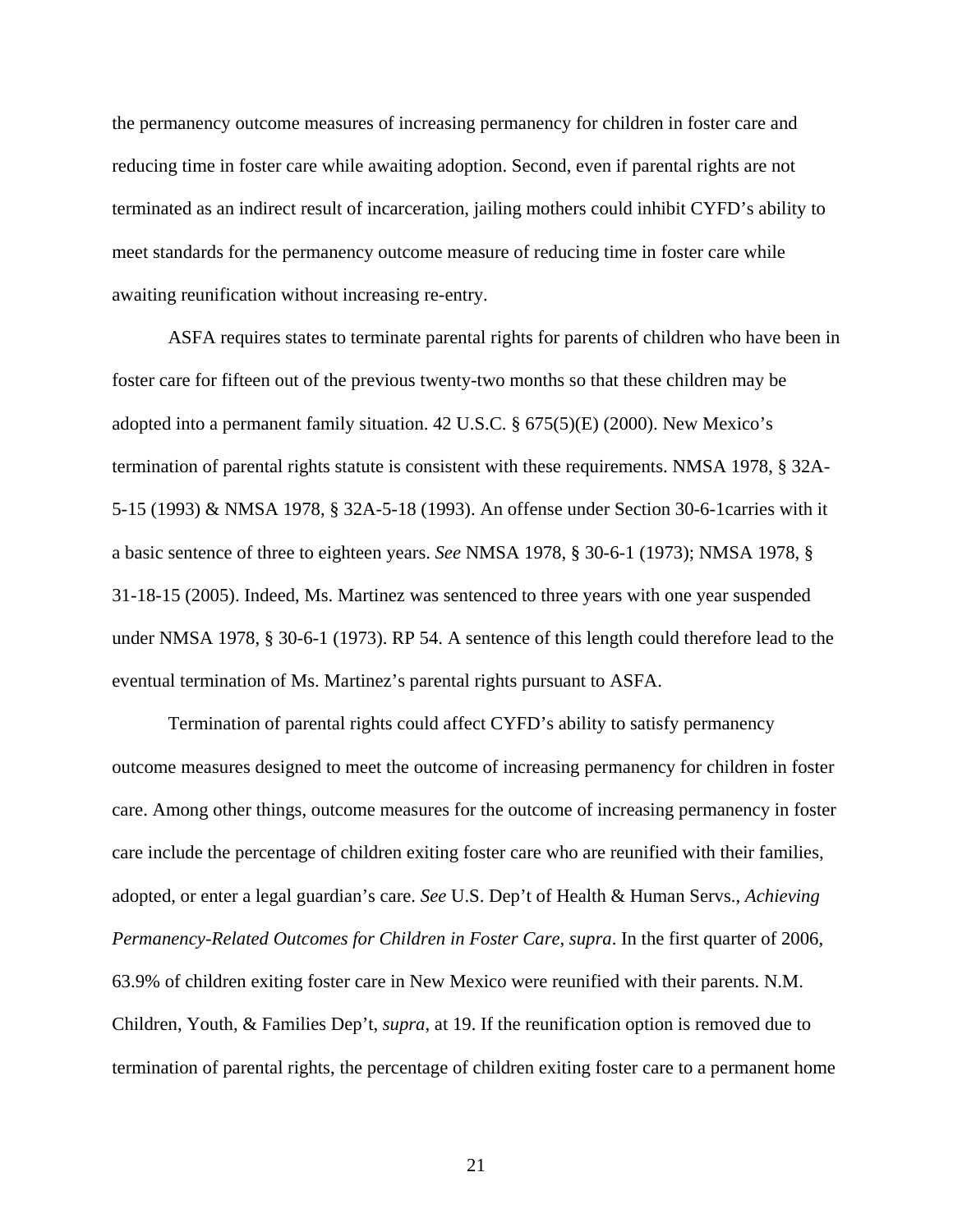will decrease, thereby inhibiting New Mexico's ability to meet standards for the outcome of permanency in foster care.

 Termination of parental rights could also affect CYFD's ability to satisfy the permanency outcome measure designed to meet the outcome of reduction in the time children spend awaiting adoption. Termination of parental rights due to incarceration will likely result in an increase of the number of children awaiting adoption. Currently, New Mexico is struggling to work towards compliance in this area.<sup>[7](#page-34-0)</sup> Increasing the number of children awaiting adoption will likely increase the amount of time each child waits, making it more difficult to meet the national performance standard upon which federal funding ultimately depends.

 Even if parental rights are not terminated as an indirect result of incarceration, application of NMSA 1978, § 30-6-1(D) (1973) to women who give birth after using substances during pregnancy could inhibit CYFD's ability to meet the federal permanency performance measure for the permanency outcome of timely reunification with the child's family. ASFA suggests permanency for children through reunification with their parents, if possible. *See* 42 U.S.C. §  $671(15)(B)$  (2000). Although New Mexico recently exceeded the federal goal in this area,<sup>[8](#page-34-1)</sup> incarceration of single mothers could have an impact on compliance. Because an offense under Section 30-6-1 carries with it a basic sentence of three to eighteen years, *see* NMSA 1978, § 30- 6-1 (1973); NMSA 1978, § 31-18-15 (2005), fewer children will return to their mothers within

 $\overline{a}$ 

<span id="page-34-0"></span><sup>&</sup>lt;sup>7</sup> The federal round one measure for 2006 mandated that adoptions be completed within twenty-four months for 32% of children awaiting adoption. N.M. Children, Youth, & Families Dep't, *Protective Services Fact Book, Second Quarter 2006*, at 22 (2006). New Mexico's compliance with this standard is threatened, because between April 2004 and June 2006, adoptions were only finalized within twenty-four months for 26.2% of children awaiting adoptions. *Id.* Currently, children in New Mexico must wait for an average of 38.8 months to be adopted after parental rights are terminated. *Id.* at 21. 8

<span id="page-34-1"></span> $\delta$  In the second quarter of 2006, this measure required that 76.2% of children who were reunified with their families were reunified within twelve months of entry into foster care. *See* N.M. Children, Youth, & Families Dep't, *supra* note 7, at 23. In the second quarter of 2006, 87.7% of New Mexico children in foster care who were reunified with their parents were reunified within twelve months, exceeding the standard for the national round one outcome measure. *Id.*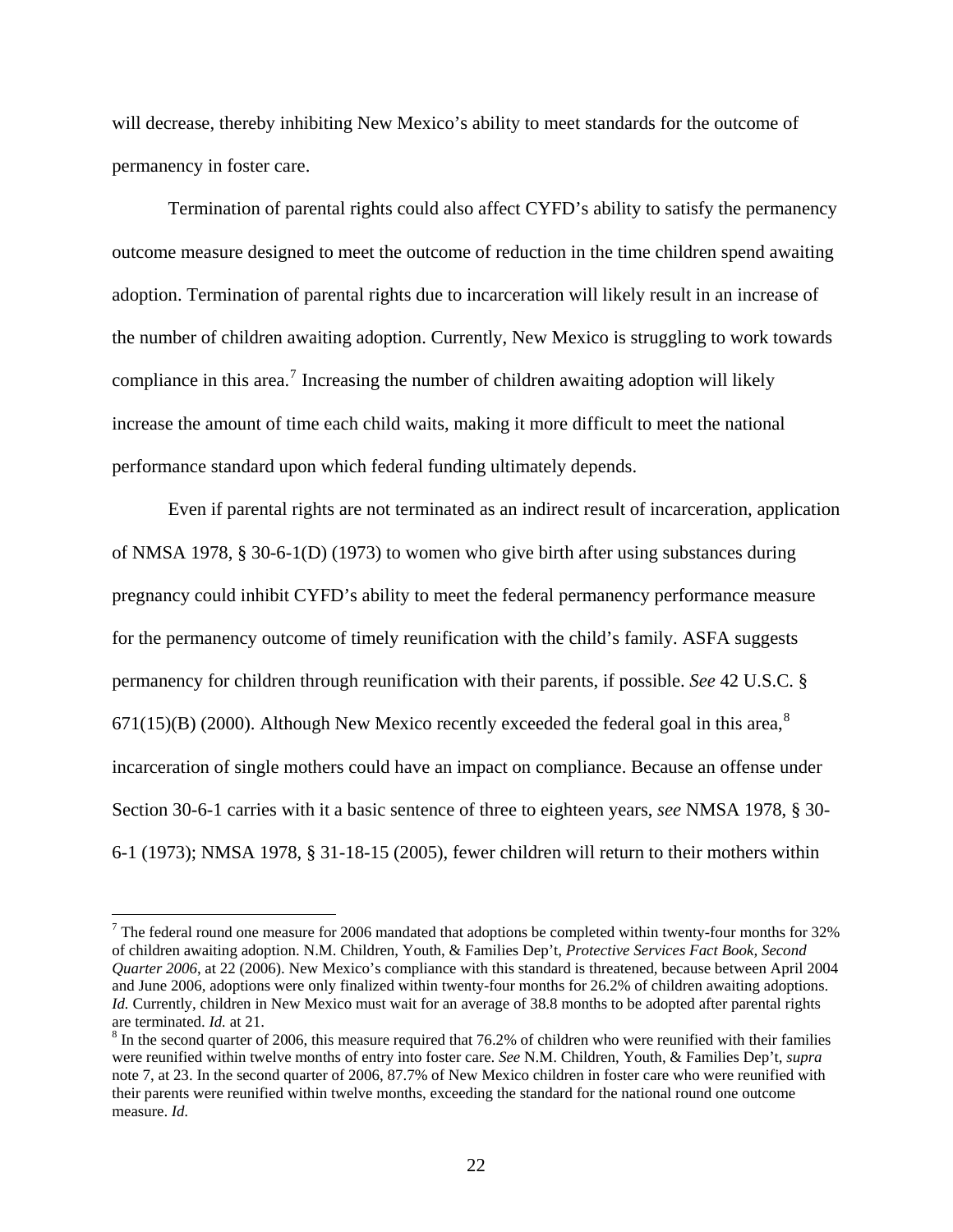twelve months, potentially resulting in a negative impact on New Mexico's ability to meet the national reunification goal. As a result, New Mexico's federal foster care funding could be threatened.

 Indeed, a 2005 New Mexico fiscal impact report came to this conclusion, finding that a bill incarcerating mothers for drug and/or alcohol use during pregnancy would have negative administrative consequences for CYFD leading to an inability to meet federal performance standards. *See* N.M. Legislative Fin. Comm., *Fiscal Impact Report*, *S.B. 1022*, at 2–3 (2005). According to the report, inability to meet federal standards could mean a loss of \$30,000,000 in federal funding. *Id.* This bill failed to pass in 2005.

 Alternatively, providing treatment for these women instead of incarcerating them would give them the opportunity to involve themselves in their children's lives, even if their children are in foster care. *See supra* Part III. This involvement could prevent termination of parental rights and shorten the amount of time their children spend in the foster care system, thereby decreasing the cost to the State of New Mexico. At the very core of the foster care crisis is the need to support families so that entry into the system is prevented. Treatment supports this goal. Incarceration does not.

NMSA 1978, § 30-6-1(D) (1973) should not be interpreted to apply to women who give birth after using substances during pregnancy. Such an application will likely cause more children to be placed in foster care and will further burden the foster care system. This, in turn, will inhibit CYFD's ability to comply with national foster care standards upon which federal foster funding is based. Ultimately, the State of New Mexico will bear the burden created by increased caseworker caseloads, shortages in foster care families, and decreased federal foster care funding. Thus, the above cost-benefit analysis suggests that this Court should uphold the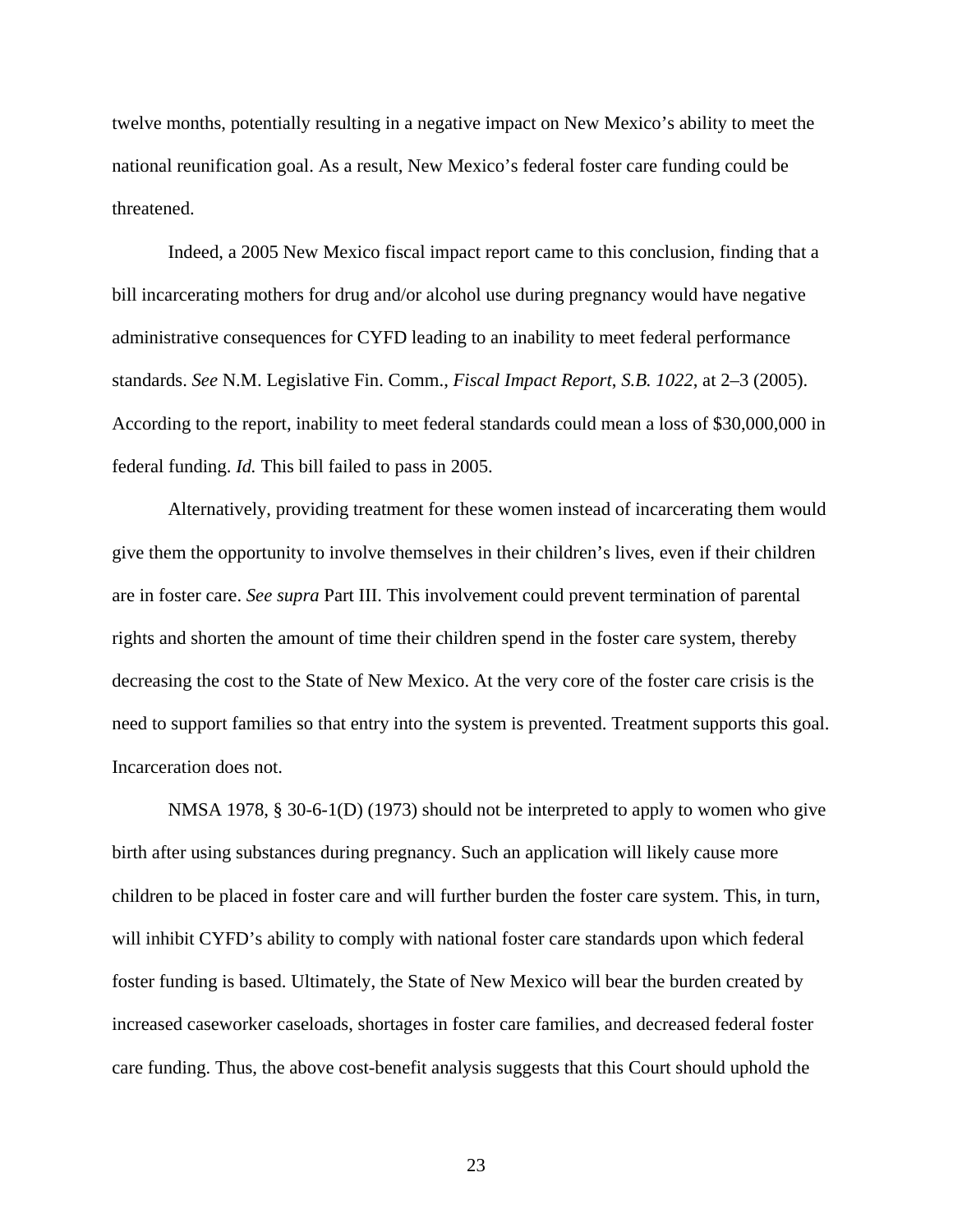decision of the Court of Appeals and remand this case with instructions that the charges against Ms. Martinez be dismissed with prejudice.

#### **CONCLUSION**

PB&J, Family Services, Inc., through this brief as amicus curiae, has demonstrated that the decision rendered by the Court of Appeals was correct. The New Mexico Legislature did not draft NMSA 1978, § 36-6-1(D) (1973) to encompass the situation of a pregnant woman using drugs or alcohol during pregnancy. The Legislature's failure to pass legislation specifically criminalizing such conduct after careful consideration indicates that the Legislature did not intend for the statute to be so broadly construed. This is particularly true when considering the fiscal impact reports accompanying the proposed legislation. This decision by the Legislature is consistent with sound socioeconomic policy that was cited in the fiscal impact reports accompanying the proposed bills.

Criminalizing drug use during pregnancy would have a devastating effect on pregnant women and their fetuses' health. In addition, criminalizing behavior during pregnancy would also likely burden a pregnant woman's decision to carry her fetus to term. Further, the children of these women would also suffer the effects of separation from their mothers at critical developmental stages. These women and children would likely have better psychological outcomes from treatment not incarceration. In addition, studies of attempts to criminalize behavior during pregnancy nationally indicate that prosecution under the State's proposed interpretation of NMSA 1978, § 36-6-1(D) (1973) would in all probability have a disparate effect on low-income women, women of color, and their children.

Finally, a cost-benefit analysis of the potential impact of prosecuting women for using drugs during pregnancy reveals a negative financial impact on the foster care and juvenile justice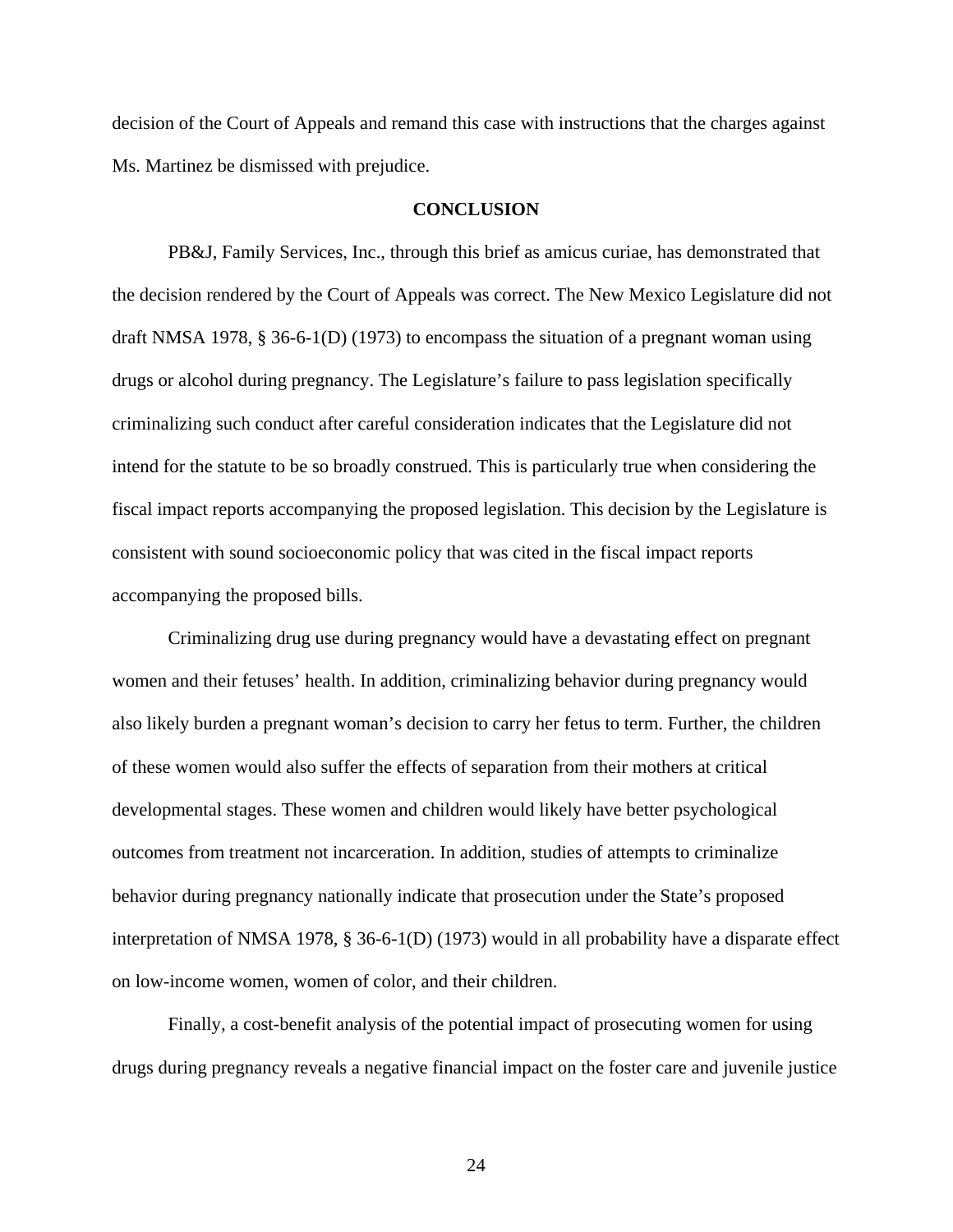systems of this State. New Mexico cannot afford to create an additional category of children

likely to end up in the foster care system. Treatment is a more cost-effective option.

For the foregoing reasons, this Court should:

- 1. Uphold the reversal entered by the Court of Appeals.
- 2. Remand with instructions to dismiss the charges against Cynthia Martinez with prejudice.

Respectfully submitted,

 $\overline{\phantom{a}}$  , which is a set of the set of the set of the set of the set of the set of the set of the set of the set of the set of the set of the set of the set of the set of the set of the set of the set of the set of th Antoinette Sedillo Lopez Iris Augusten, Deana M. Bennett Amber Chavez, Kimberly Halpain Leigh K. Haynes, Cody Lujan **Counsel for PB&J Family Services, Inc., Amicus Curiae**  University of New Mexico School of Law Clinical Law Programs 1117 Stanford N.E. Albuquerque, NM 87131-0001 Telephone: (505) 277-5265 ` Fax: (505) 277-4367